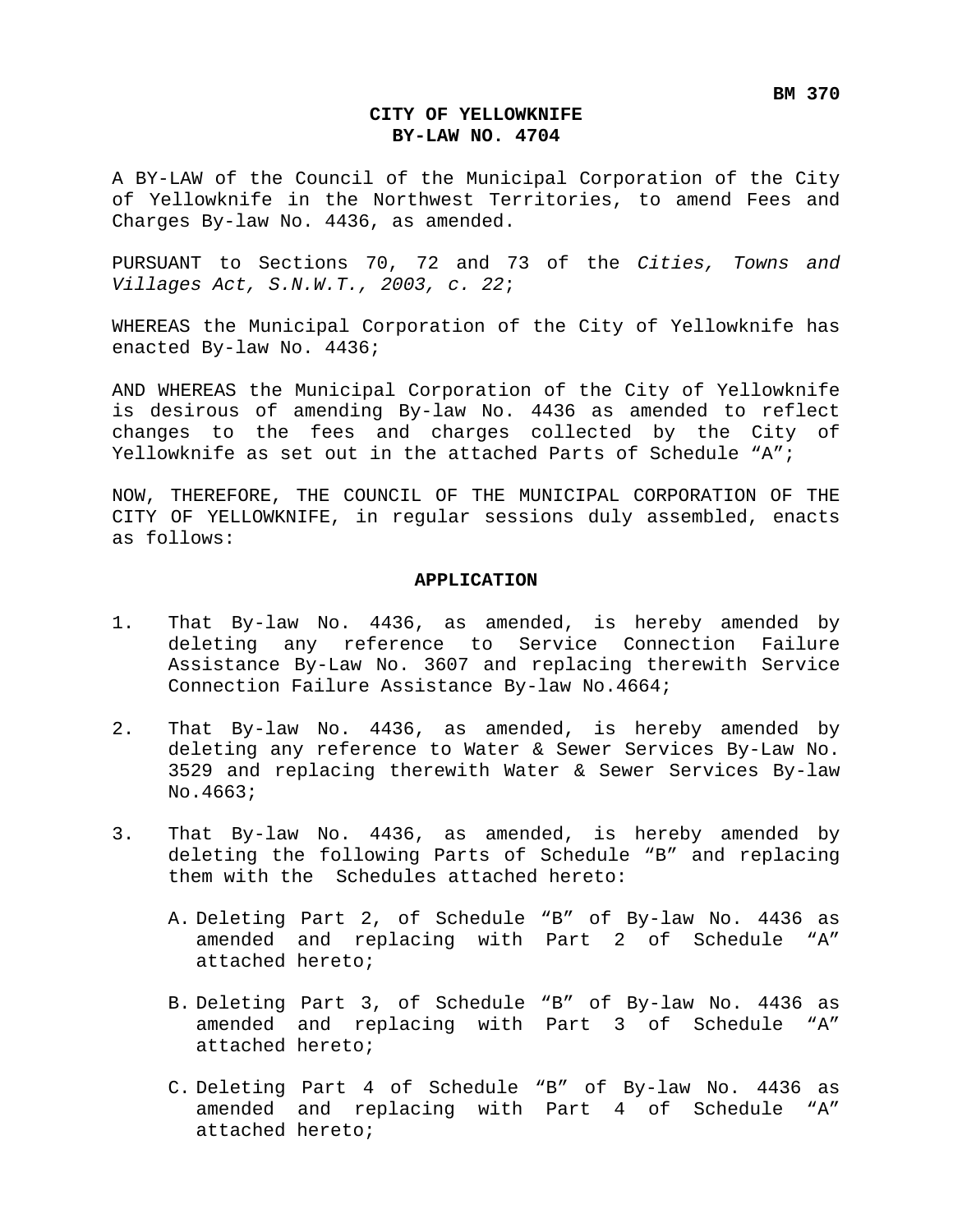- D. Deleting Part 7 of Schedule "B" of By-law No. 4436 as amended and replacing with Part 7 of Schedule "A" attached hereto;
- E. Deleting Part 9 of Schedule "B" of By-law No. 4436 as amended and replacing with Part 9 of Schedule "A" attached hereto;
- F. Deleting Part 12 of Schedule "B" of By-law No. 4436 as amended and replacing with Part 12 of Schedule "A" attached hereto;
- G. Deleting Part 14 of Schedule "B" of By-law No. 4436 as amended and replacing with Part 14 of Schedule "A" attached hereto;
- H. Deleting Part 15 of Schedule "B" of By-law No. 4436 as amended and replacing with Part 15 of Schedule "A" attached hereto;
- I. Deleting Part 17 of Schedule "B" of By-law No. 4436 as amended and replacing with Part 17 of Schedule "A" attached hereto;
- J. Deleting Part 18 of Schedule "B" of By-law No. 4436 as amended and replacing with Part 18 of Schedule "A" attached hereto; and
- K. Deleting Part 20 of Schedule "B" of By-law No. 4436 as amended and replacing with Part 20 of Schedule "A" attached hereto.

#### **EFFECT**

4. THIS By-law shall come into effect upon receiving Third Reading and otherwise meeting the requirements of Section 75 of the *Cities, Towns and Villages Act* unless a later date is set out in Schedule "A" attached hereto.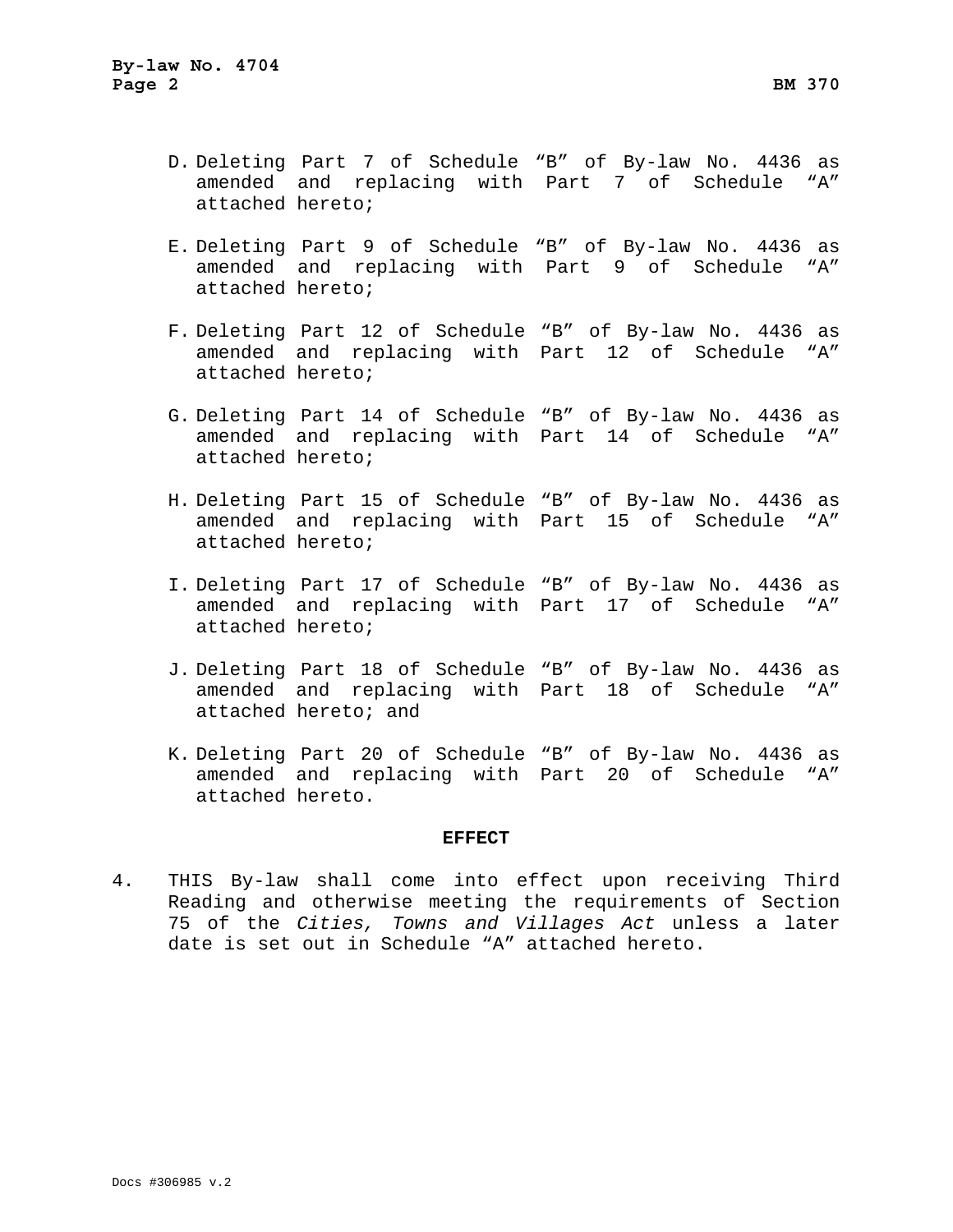By-law No. 4704 Page 3

| READ a First Time this $25$ day of<br>2012. |  |  |  | $\mathbbm{A}$ . $\mathbbm{D}$ .                                  |
|---------------------------------------------|--|--|--|------------------------------------------------------------------|
|                                             |  |  |  | MAYOR<br><b>ADMINISTRATOR</b><br>CITY                            |
| <b>READ</b><br>2012.                        |  |  |  | a Second Time this $\sqrt{5}$ day of $\sqrt{7}$<br>$A \cdot D$ . |

The unanimous consent of all members voting in attendance having been obtained.

MAYOR

CITY

ADMINIS

OR

| READ | a Third Time and Finally Passed this |              |       |  | $25$ day | of |
|------|--------------------------------------|--------------|-------|--|----------|----|
|      | 7(118)                               | , A.D. 2012. | MAYÓR |  |          |    |
|      |                                      |              |       |  |          |    |

I hereby certify that this by-law has been made in accordance with the requirements of the Cities, Towns and Villages Act and the by-laws of the Municipal Corporation of the City of Yellowknife.

ir poundir, en fr

t an

CITY ADMINISTRATOR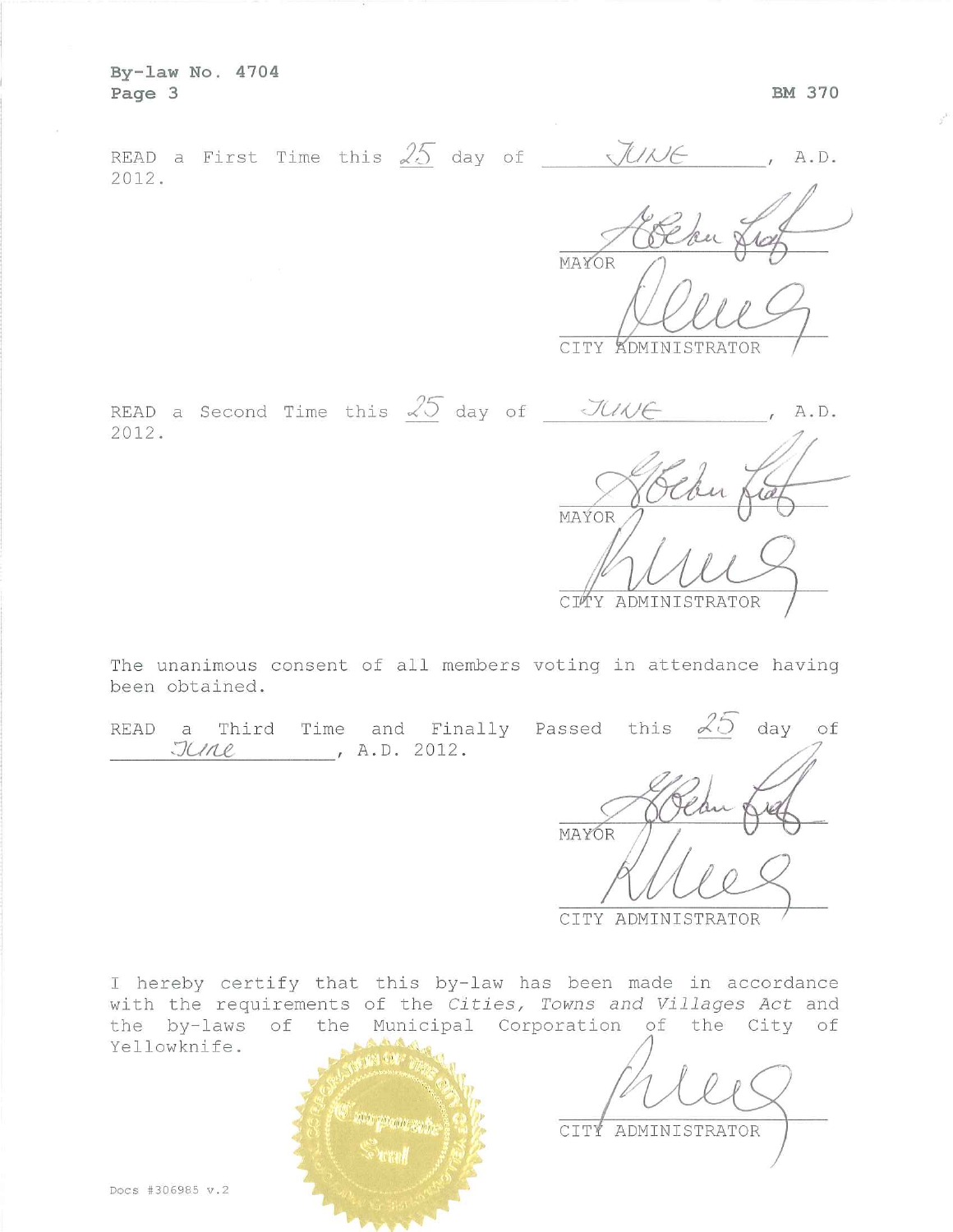### **Schedule "A"**

**PART 2** - Building Fees (Building By-law No. 4469)

| <b>SERVICE</b>                       | FEE                            |
|--------------------------------------|--------------------------------|
| Building Permit                      |                                |
| Residential detached single          | $$50.00 + $7.00 per $1000.00$  |
| family dwelling, two family          | of construction costs          |
| dwelling and additions               |                                |
| Residential decks and garages        | $$50.00 + $7.00 per $1000.00$  |
|                                      | of construction costs          |
| All other building types             | $$50.00 + $7.00 per $1000.00$  |
|                                      | of construction costs          |
| Energy Evaluations                   |                                |
| Energy Evaluation for single         | \$750.00 per swelling          |
| family dwellings                     |                                |
| Energy Evaluation for two            | $$750.00 + $300/unit$          |
| family dwellings and multi-          |                                |
| family dwellings up to and           |                                |
| including 20 units                   |                                |
| Energy Evaluation for multi-         | \$1,000.00 per evaluation      |
| family dwellings over 20 units       |                                |
| and industrial and commercial        |                                |
| buildings                            |                                |
| Mechanical Permit                    |                                |
| New Mechanical Systems and           | $$50.00 + $7.00 per $1000.00$  |
| alterations, renewal, repair or      | of construction costs          |
| extension to existing                |                                |
| Mechanical Systems                   |                                |
| All other mechanical                 | $$50.00 + $7.00 per $1000.00$  |
| installation                         | of construction costs          |
| Sign Permit                          | $$50.00 + $7.00$ per \$1000.00 |
|                                      | of construction costs          |
| Demolition Permit                    | $$50.00 + $7.00 per $1000.00$  |
|                                      | of construction costs          |
| Temporary Building Permit            | $$50.00 + $7.00 per $1000.00$  |
|                                      | of construction costs          |
| Inspection Request (not attached     | \$100.00 per inspection        |
| to a valid Building Permit or in     |                                |
| addition to any mandatory inspection |                                |
| required pursuant to the Plan        |                                |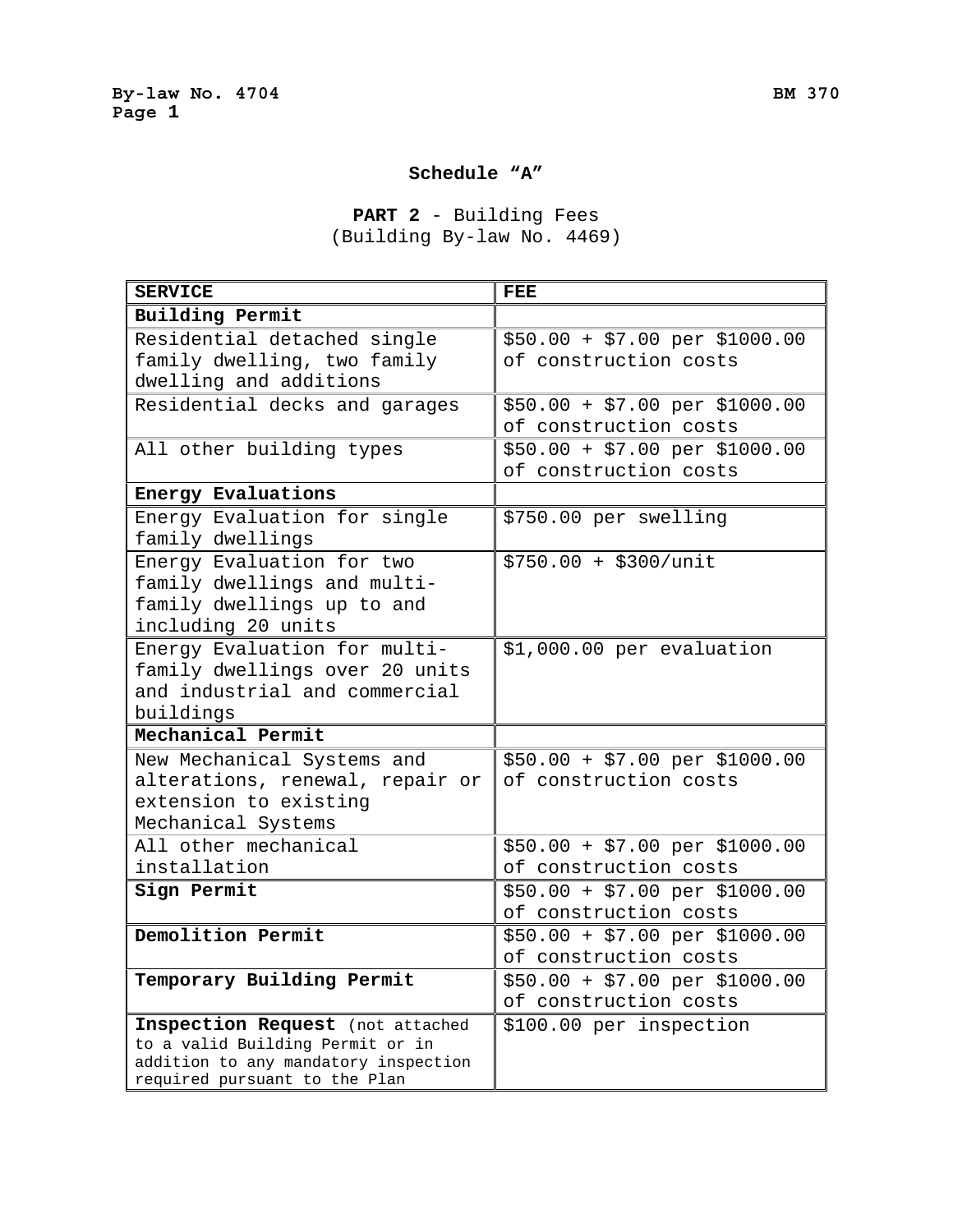| Examination)                   |                               |
|--------------------------------|-------------------------------|
| Re-Inspection Fee              | \$100.00 per inspection       |
| Conversion of Paper Submission | $$5.00$ plus:                 |
| to Electronic Form             | $$0.25$ per $8.5''$ x 11"     |
|                                | or $11''$ x $17''$ sheet      |
|                                | $$2.50$ per $18" \times 24"$  |
|                                | sheet                         |
|                                | \$5.00 per Al sheet           |
|                                | \$9.00 per A0 sheet           |
| Information Retrieval and      | $$50.00$ for up to 10 pages + |
| Photocopy/Scan                 | $$1.00$ per page for          |
|                                | additional copies. If paper   |
|                                | size exceeds 11" x 17" the    |
|                                | City may arrange for third    |
|                                | party services at the         |
|                                | applicants expense.           |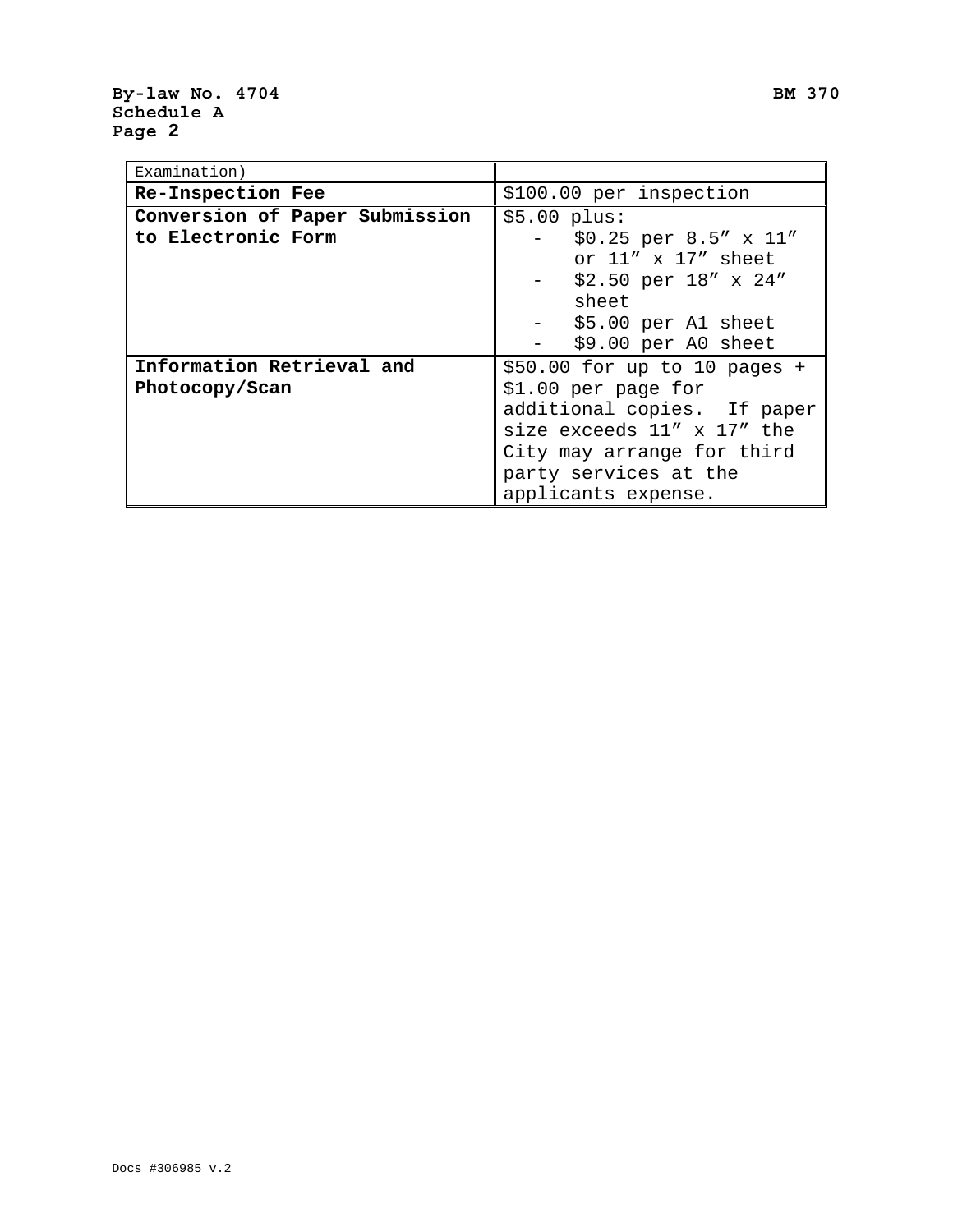| <b>PART 3</b> - Business Licencing Fees |  |
|-----------------------------------------|--|
| (Business Licence By-law No. 3451)      |  |

| TYPE OF BUSINESS LICENCE/SERVICE | FEE                     |  |  |
|----------------------------------|-------------------------|--|--|
| Advertising Manufacturer         | \$200.00                |  |  |
| Advertising Vehicle (per unit)   | \$50.00                 |  |  |
| for duration of permit           |                         |  |  |
| Agent (resident)                 | \$200.00                |  |  |
| Amusement Attraction (if not     | \$1,100.00              |  |  |
| sponsored by a local service     |                         |  |  |
| club)                            |                         |  |  |
| - 14 day maximum                 |                         |  |  |
| Amusement Attraction (if         | \$200.00                |  |  |
| sponsored by a local service     |                         |  |  |
| club)                            |                         |  |  |
| Apartment Rentals (3 or more     | \$200.00                |  |  |
| units per building)              |                         |  |  |
| Appliance Servicing              | \$200.00                |  |  |
| Arcade                           | \$200.00                |  |  |
| Architect                        | \$200.00                |  |  |
| - resident                       |                         |  |  |
| - non-resident                   | \$350.00                |  |  |
| Auctioneer                       |                         |  |  |
| - resident                       | \$200.00                |  |  |
| - non-resident                   | $$350.00 + after ten$   |  |  |
|                                  | days, \$5.00 per day to |  |  |
|                                  | max. of \$550.00/yr     |  |  |
| Auto-body Shop                   | \$200.00                |  |  |
| Automobile Dealership            | \$200.00                |  |  |
| Bakery                           | \$200.00                |  |  |
| Bank (per Branch)                | \$200.00                |  |  |
| Barber and Beauty Shop           | \$200.00                |  |  |
| Bed and Breakfast                | \$200.00                |  |  |
| Beverage Room                    | \$200.00                |  |  |
| Blacksmith Shop                  | \$200.00                |  |  |
| Boarding, Lodging or Rooming     | \$200.00                |  |  |
| House                            |                         |  |  |
| Bowling Alley                    | \$200.00                |  |  |
| Butcher Shop/Meat Market         | \$200.00                |  |  |
| Candy/Ice Cream Dealer           | \$200.00                |  |  |
| Carpenter                        | \$200.00                |  |  |
| Carpet Outlet                    | \$200.00                |  |  |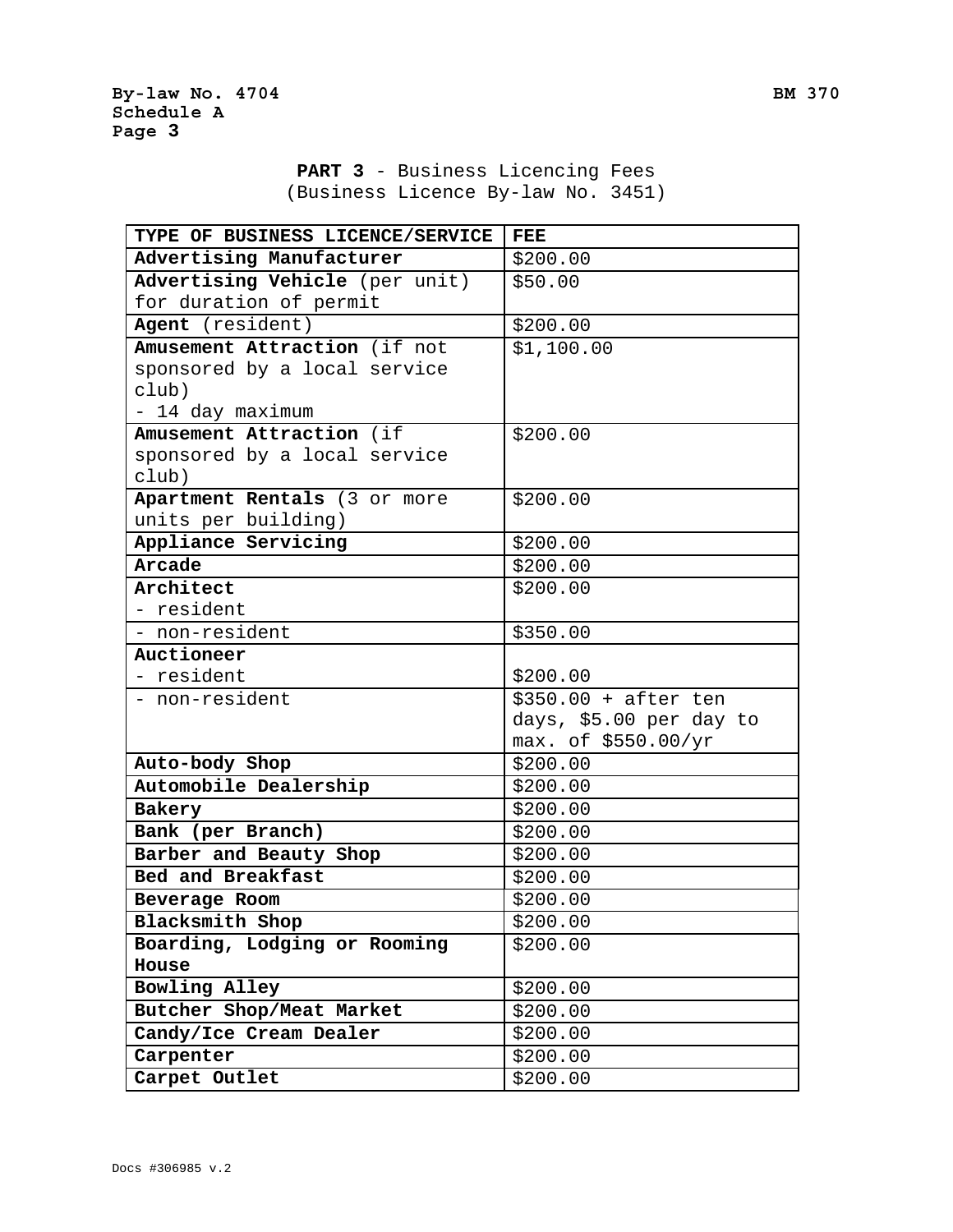| Caterer                          | \$200.00                 |
|----------------------------------|--------------------------|
| Canvasser                        | \$200.00                 |
| Resident (1 year)                |                          |
| non-resident                     | \$200.00                 |
| - 1 month                        | \$200.00                 |
| - 6 months                       | \$250.00                 |
| - 1 year                         | \$500.00                 |
| Christmas Tree Vendors           |                          |
| resident (1 year)                | \$35.00                  |
| non-resident (1 month)           | \$150.00                 |
| charitable                       | no charge                |
| Circus                           | 14 day maximum           |
|                                  | \$1,100.00               |
| 14 day maximum                   | \$1,100.00               |
| over 14 days                     | $$1,100.00 +$            |
|                                  | \$150.00 per day over 14 |
| Charitable - if sponsored by a   | \$150.00 total           |
| local service club               |                          |
| Contractor                       | \$200.00                 |
| Dairy                            | \$200.00                 |
| Day Care                         | \$200.00                 |
| Delivery/Messenger Service       | \$200.00                 |
| Diamond Drillers                 | \$200.00                 |
| Dining Lounge                    | \$200.00                 |
| Drug Store                       | \$200.00                 |
| Dry Cleaners/Laundry             | \$200.00                 |
| Drywaller                        | \$200.00                 |
| Electric and Appliance Repair    | \$200.00                 |
| Shop                             |                          |
| Electric Light Plant             | \$200.00                 |
| Explosive Storage, Dealer or     |                          |
| Handler                          |                          |
| resident                         | \$200.00                 |
| non-resident                     | \$350.00                 |
| Firearm/Ammunition Dealer        | \$200.00                 |
| Fish Dealer, Processor, Exporter | \$200.00                 |
| Resident                         | \$200.00                 |
| Non-resident                     |                          |
| - 1 month                        | \$200.00                 |
| - 6 month                        | \$300.00                 |
| - 1 year                         | \$550.00                 |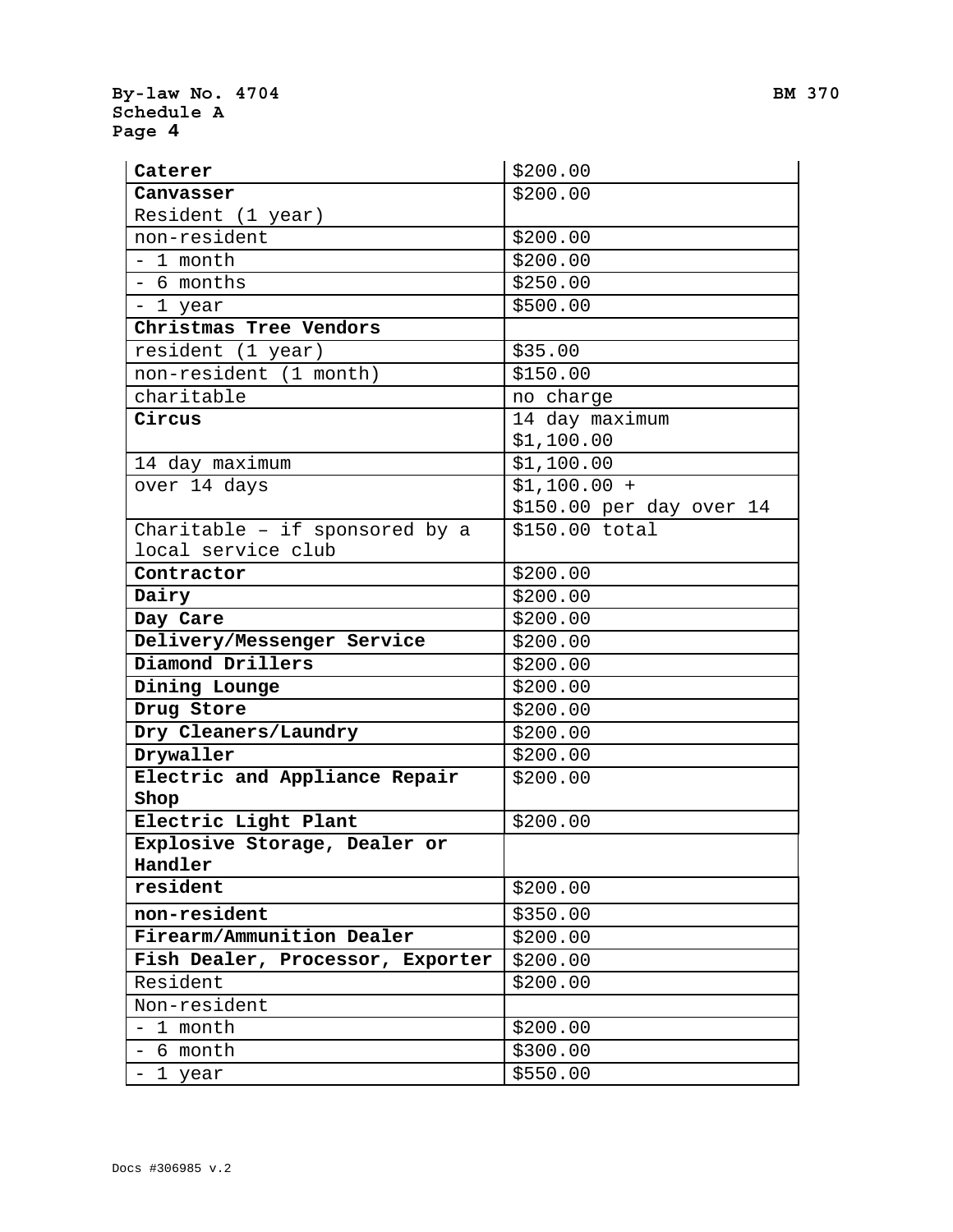| Freighting by Motor Vehicle | \$200.00 |
|-----------------------------|----------|
| Garage Keeper/Motor Vehicle | \$200.00 |
| Service Station             |          |
| Gasoline Filling Station    | \$200.00 |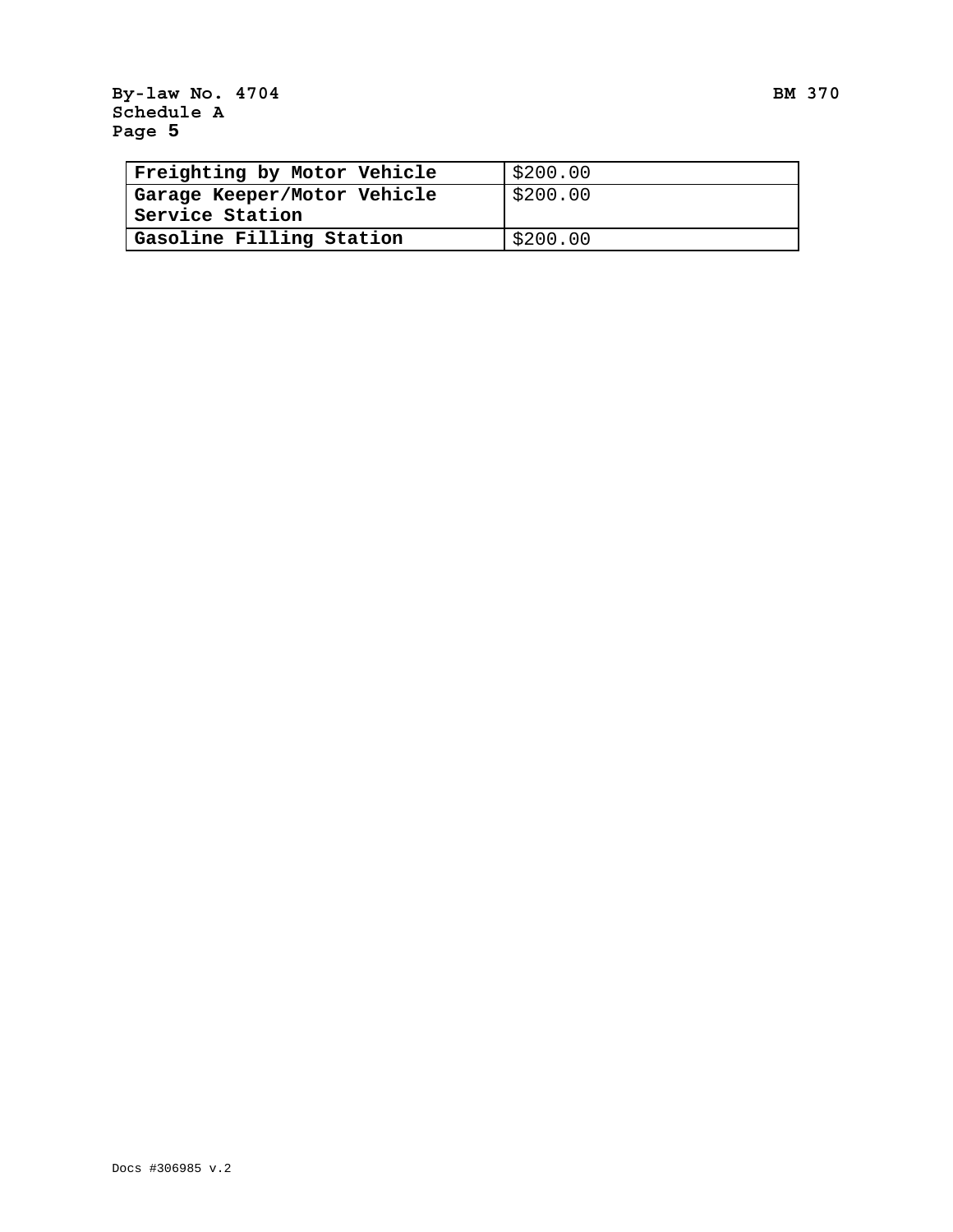| General Contractor          | \$200.00                |
|-----------------------------|-------------------------|
| resident                    | \$200.00                |
| non-resident                |                         |
| - 1 month                   | \$150.00                |
| - 6 months                  | \$300.00                |
| 1 year                      | \$550.00                |
| General Store               | \$200.00                |
| Grocery Store               | \$200.00                |
| Hawker/Peddler              | \$200.00                |
| resident                    | \$200.00                |
| non-resident                | \$200.00                |
| - 1 month                   | \$200.00                |
| - 6 months                  | \$350.00                |
| - 1 year                    | \$550.00                |
| Health Parlor               | \$200.00                |
| Home Occupation             |                         |
| new application             | \$200.00 (+ development |
|                             | permit fee). The fee is |
|                             | non-refundable.         |
| renewal                     | \$200.00                |
| Implement/Industrial Dealer | \$200.00                |
| Insurance Agent, Investment | \$200.00                |
| Dealers/Agents              |                         |
| resident                    | \$200.00                |
| non-resident                | \$350.00                |
| Janitorial                  | \$200.00                |
| Jewelers/Watch repairs      | \$200.00                |
| <b>Kennel</b>               | \$200.00                |
| Kiosk                       | \$200.00                |
| Landscaping                 | \$200.00                |
| Limousine Service           | \$200.00                |
| Liquor Service              | \$200.00                |
| Livery and Boarding Stable  | \$200.00                |
| Locksmith                   | \$200.00                |
| Lounge                      | \$200.00                |
| Lumber Yard/Sales           | \$200.00                |
| Mail Order House            | \$200.00                |
| Machine Shop                | \$200.00                |
| Manicurist                  | \$200.00                |
| Market (Trader/Flea)        | \$200.00                |
| Mechanical Trades           |                         |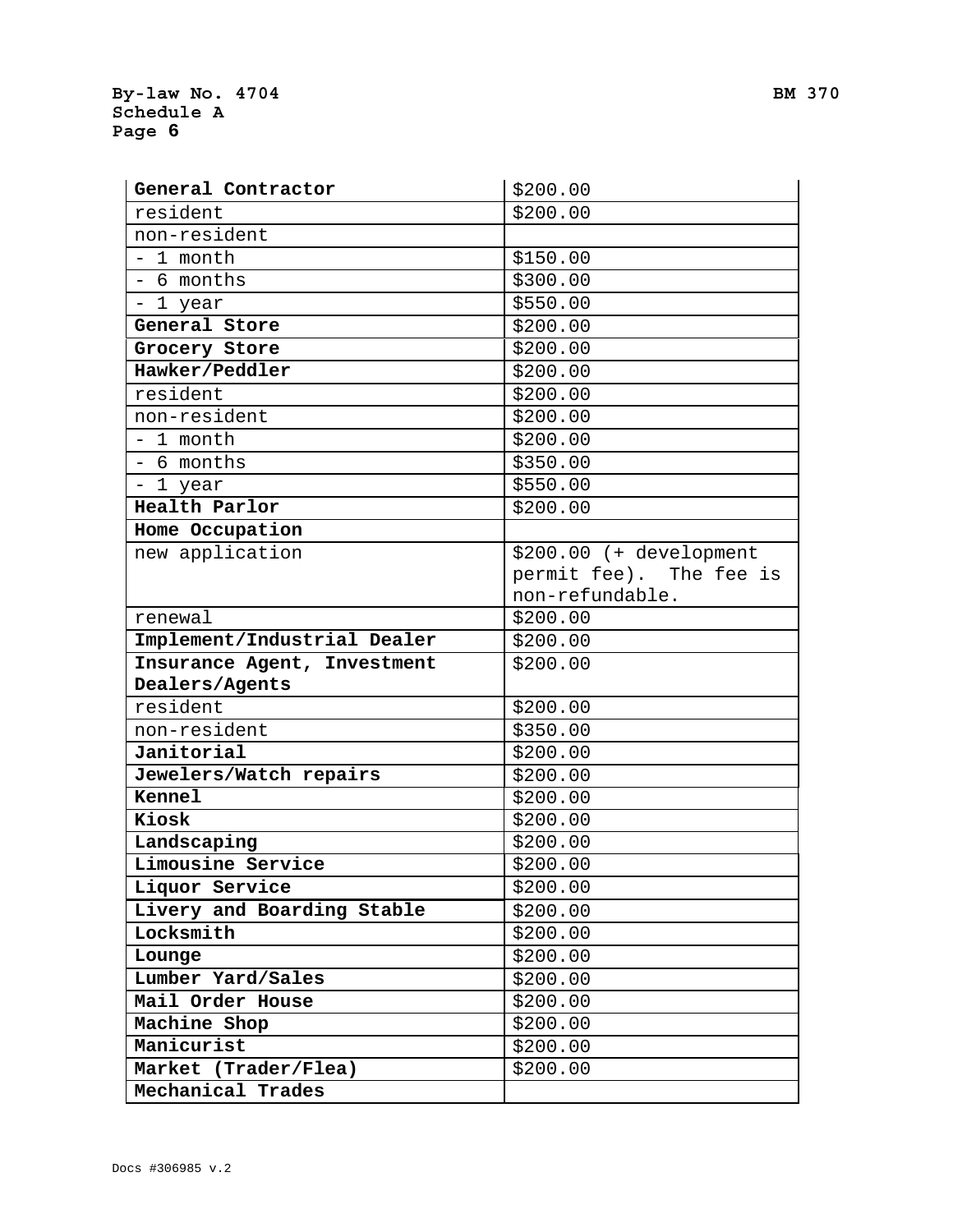| resident                       | \$200.00 |
|--------------------------------|----------|
| non-resident                   |          |
| - 1 month                      | \$150.00 |
| - 6 months                     | \$300.00 |
| - 1 year                       | \$550.00 |
| Massage Parlor                 | \$200.00 |
| Mobile Home Dealer             | \$200.00 |
| Mobile Home Park               | \$200.00 |
| Money Lenders                  | \$200.00 |
| Motel/Hotel                    | \$200.00 |
| Motor Vehicle Dealer           | \$200.00 |
| Mutual Fund Dealers/Agents     | \$200.00 |
| resident                       | \$200.00 |
| non-resident                   | \$350.00 |
| Office Rentals (per building)  | \$200.00 |
| Painter                        | \$200.00 |
| Pawnbroker                     | \$200.00 |
| Pet Grooming                   | \$200.00 |
| Photo/Photographer Shop        | \$200.00 |
| Plumbing Contractor            | \$200.00 |
| Pool/Billiard Parlors          | \$200.00 |
| Printer/Publisher              | \$200.00 |
| Private Investigator           | \$200.00 |
| Professional Office            | \$200.00 |
| Public Halls                   | \$200.00 |
| Entertainment/Bingo's          | \$200.00 |
| Public Warehouse               | \$200.00 |
| Radio Servicing/Sales          | \$200.00 |
| Real Estate Agent              | \$200.00 |
| Refrigeration/Air Conditioning | \$200.00 |
| Contractor                     |          |
| Rental Agency                  | \$200.00 |
| Restaurant                     | \$200.00 |
| Retail Business                | \$200.00 |
| Salvage Dealer                 | \$200.00 |
| Second Hand Dealer             | \$200.00 |
| Security Alarm Agent           | \$200.00 |
| Security Business              | \$200.00 |
| Sheet Metal Shop               | \$200.00 |
| Shoe Repair Shop               | \$200.00 |
| Shoe Store                     | \$200.00 |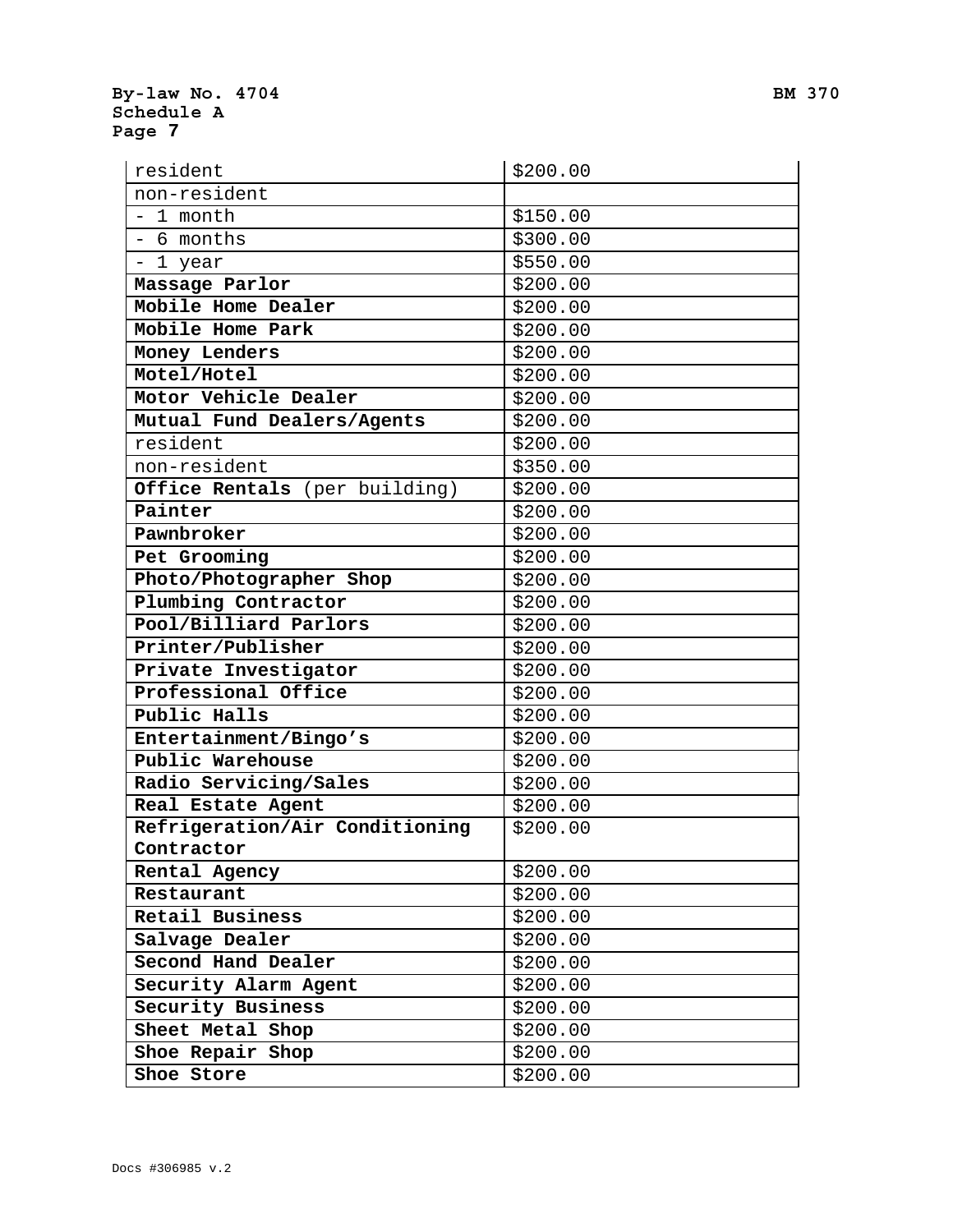| Shooting Gallery                 | \$200.00            |  |
|----------------------------------|---------------------|--|
| Snack Bar                        | \$200.00            |  |
| Special Auctioneer               |                     |  |
| resident                         | \$200.00            |  |
| non-resident                     | \$350.00            |  |
| Spray Painting Shop              | \$200.00            |  |
| Stock Broker or Broker's Agent   | \$200.00            |  |
| Student Business                 | no charge           |  |
| Supper Club/Cocktail Lounge      | \$200.00            |  |
| Tattoo Parlor                    | \$200.00            |  |
| Theater                          | \$200.00            |  |
| Tire Sales and Repairs           | \$200.00            |  |
| Tobacco Dealer                   | \$200.00            |  |
| Towing/Boosting Service          | \$200.00            |  |
| Transient Contractor             | \$350.00            |  |
| Transient Trader                 | \$2,000.00          |  |
| Travel Agent                     | \$200.00            |  |
| Undertaker                       | \$200.00            |  |
| Used Car Dealer                  | \$200.00            |  |
| Video Sales and Rental           | \$200.00            |  |
| Welding Shop                     | \$200.00            |  |
| Woodworking Shop                 | \$200.00            |  |
| All Businesses not listed        | \$200.00            |  |
| resident                         | \$200.00            |  |
| non-resident                     | \$350.00            |  |
| Administrative Fees              |                     |  |
| - License Information changes    | NO CHARGE           |  |
| - Transfer of Business License   | \$50.00             |  |
| - Operating a business after the | License Application |  |
| expiry date of the license       | Fee + $$75.00$      |  |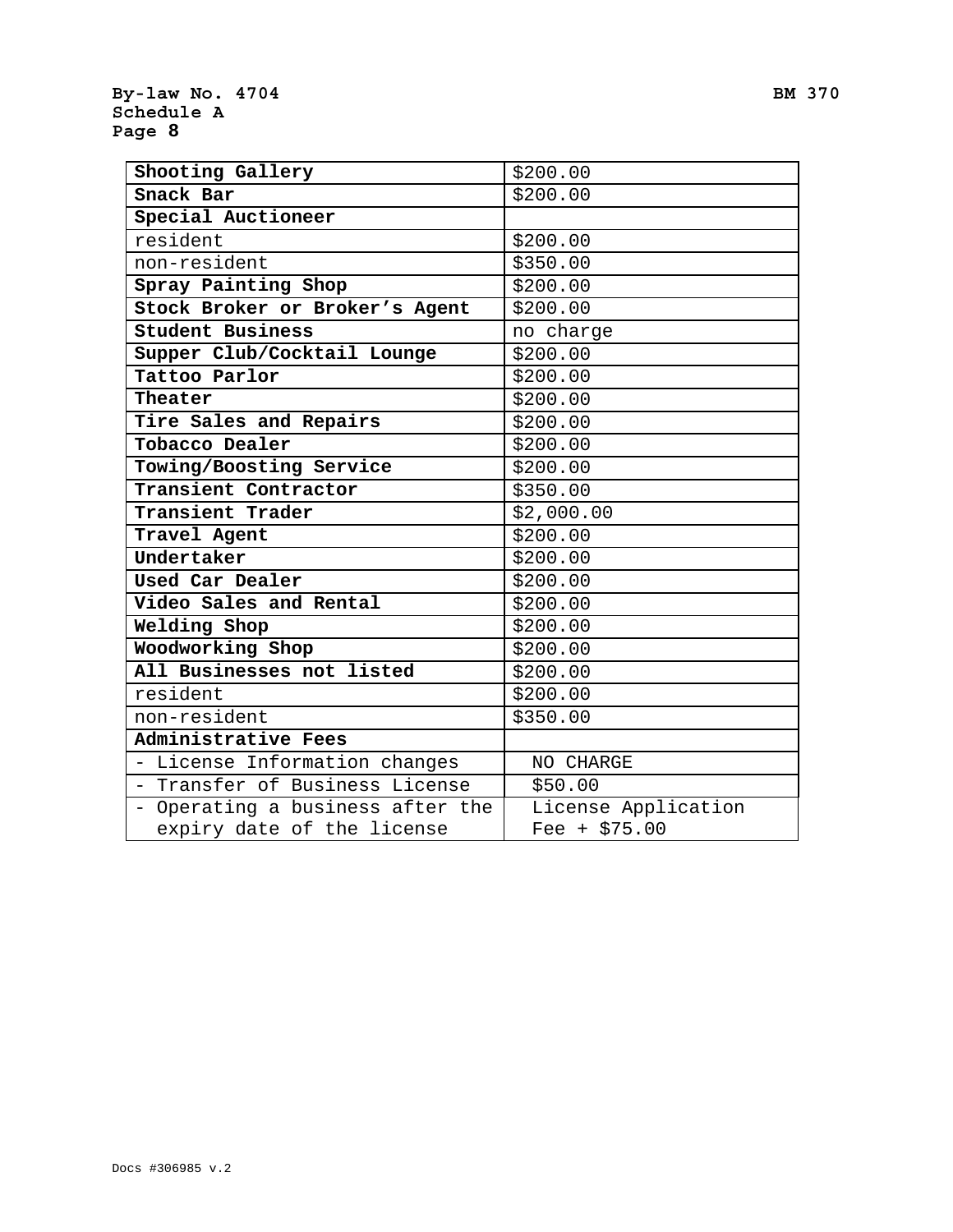## PART 4 - Cemetery Fees (Cemetery By-law No. 3965)

| <b>SERVICE</b>    | <b>FEE</b> |           |             |           |           |
|-------------------|------------|-----------|-------------|-----------|-----------|
|                   | Effective  | Effective | Effective   | Effective | Effective |
|                   | 2012       | as of     | as of       | as of     | as of     |
|                   |            | 01/01/13  | 01/01/14    | 01/01/15  | 01/01/16  |
|                   |            |           |             |           |           |
| Burial Permit     | \$55.00    | \$60.50   | \$66.50     | \$73.00   | \$80.00   |
| Burial Plot       |            |           |             |           |           |
| - Infant          | \$82.50    | \$90.75   | \$100.00    | \$110.00  | \$121.00  |
| - Adult           | \$137.50   | \$151.25  | \$166.50    | \$183.25  | \$201.50  |
| - Military        | \$82.50    | \$90.75   | \$100.00    | \$110.00  | \$121.00  |
| - Cremation and   | \$82.50    | \$90.75   | \$100.00    | \$110.00  | \$121.00  |
| Columbarium       |            |           |             |           |           |
| Opening<br>and    |            |           |             |           |           |
| Closing<br>Burial |            |           |             |           |           |
| $Plot**$          |            |           |             |           |           |
| - Weekend         | \$550.00   | \$605     | \$665       | \$731     | \$804     |
| - Weekday         | \$440.00   | \$484     | \$532       | \$585     | \$644     |
| Opening and       |            |           |             |           |           |
| Closing           |            |           |             |           |           |
| Cremation and     |            |           |             |           |           |
| Columbarium       |            |           |             |           |           |
| $Plot**$          |            |           |             |           |           |
| - Weekend         | \$352.00   | \$388     | \$427       | \$470     | \$517     |
| - Weekday         | \$242.00   | \$266     | \$293       | \$322     | \$354     |
| Disinterment      | 100% cost  | 100% cost | $1008$ cost | 100% cost | 100% cost |
|                   | recovery   | recovery  | recovery    | recovery  | recovery  |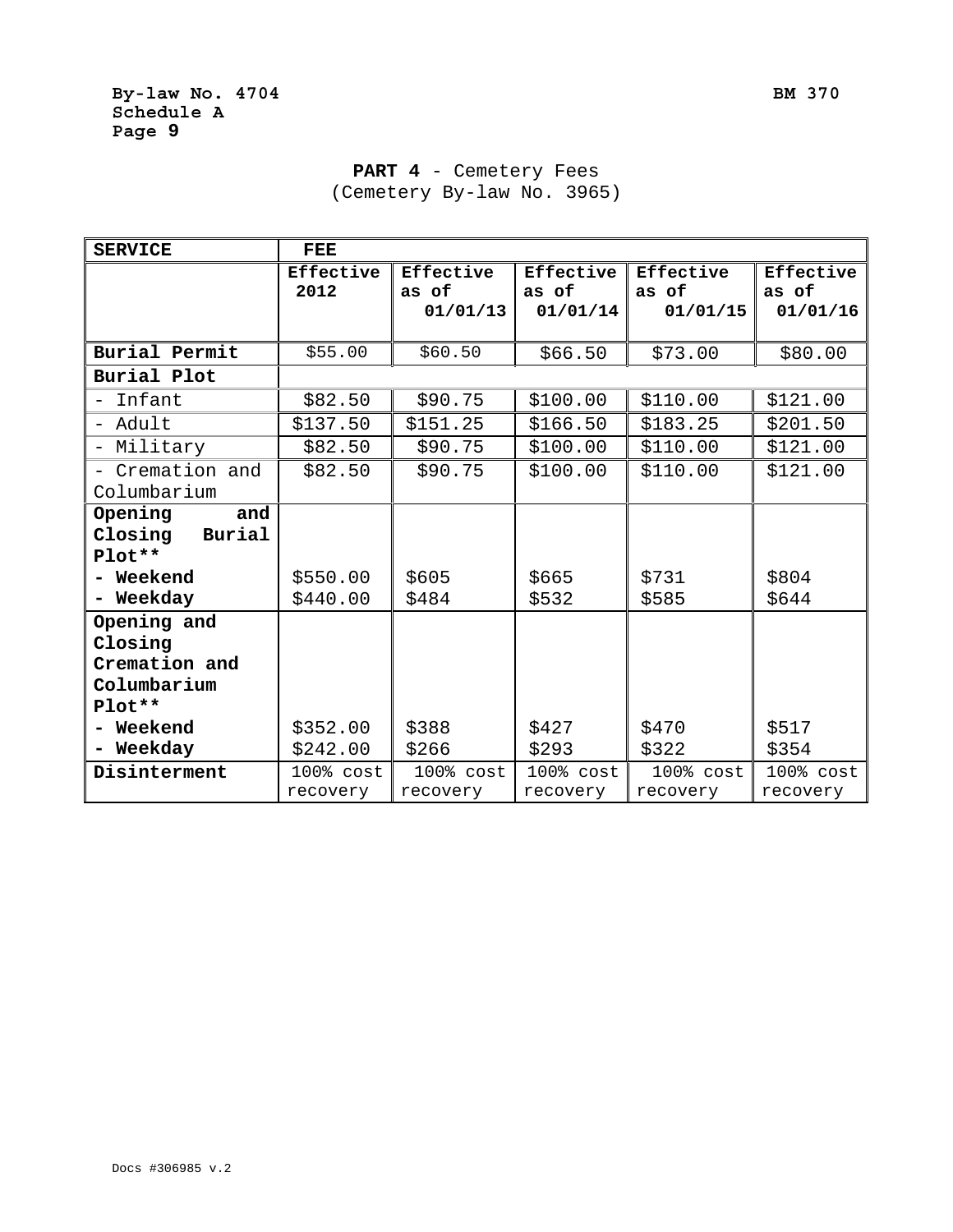# **PART 9** - Land Application Fee (Land Administration By-law No. 4596)

|                                                                                    | PROGRAM OR SERVICE              |                           |                          | <b>FEE</b>                                                                                                                             |                                                                        |  |
|------------------------------------------------------------------------------------|---------------------------------|---------------------------|--------------------------|----------------------------------------------------------------------------------------------------------------------------------------|------------------------------------------------------------------------|--|
| Land Application Fee                                                               |                                 |                           |                          | \$500.00<br>*In the event that a<br>Land Application is not<br>processed, \$300.00 of<br>the Land Application Fee<br>will be refunded* |                                                                        |  |
| <b>LAND LEASES</b><br>(DOES NOT APPLY<br>TO FACILITY<br>LEASES)                    | THE MINIMUM<br>RENT SHALL<br>ВE | % OF<br>ASSESSED<br>VALUE | <b>EXTRACTION</b><br>FEE | ENVIRONMENTAL<br>SECURITY<br>DEPOSIT                                                                                                   | MUNICIPAL<br>TAXES                                                     |  |
| Low Impact<br>Use, Non-<br>Commercial<br>sublease on<br>City Land                  | \$600.00/year                   |                           |                          | \$500.00                                                                                                                               | Pursuant<br>to<br>PATA<br>and<br>based on the<br>City's<br>established |  |
| High Impact<br>Use, Non-<br>Commercial<br>sublease on<br>City Land                 | \$600.00/year                   |                           |                          | \$10,000.00                                                                                                                            | assessment<br>mill<br>and<br>rate<br>calculations                      |  |
| Any Non-<br>Commercial<br>sublease on<br>Commissioner's<br>Land                    | \$600.00/year                   |                           |                          | \$500.00                                                                                                                               |                                                                        |  |
| Commercial,<br>not including<br>Quarry use<br>(City and<br>Commissioner's<br>land) |                                 | 5 <sup>°</sup>            |                          | \$10,000.00                                                                                                                            |                                                                        |  |
| Temporary Uses<br>less than<br>Three Months                                        | \$75.00/month                   |                           |                          |                                                                                                                                        |                                                                        |  |
| Waterlot<br>Leases (when<br>subleased from<br>INAC)                                | \$600.00/year                   |                           |                          | \$500.00                                                                                                                               |                                                                        |  |
| Quarry Use                                                                         |                                 | $5\%$                     | \$1.50/cubic<br>metre*   | \$60,000.00                                                                                                                            |                                                                        |  |
|                                                                                    |                                 |                           |                          | Any uses and fees not identified in this by-law requires Council approval                                                              |                                                                        |  |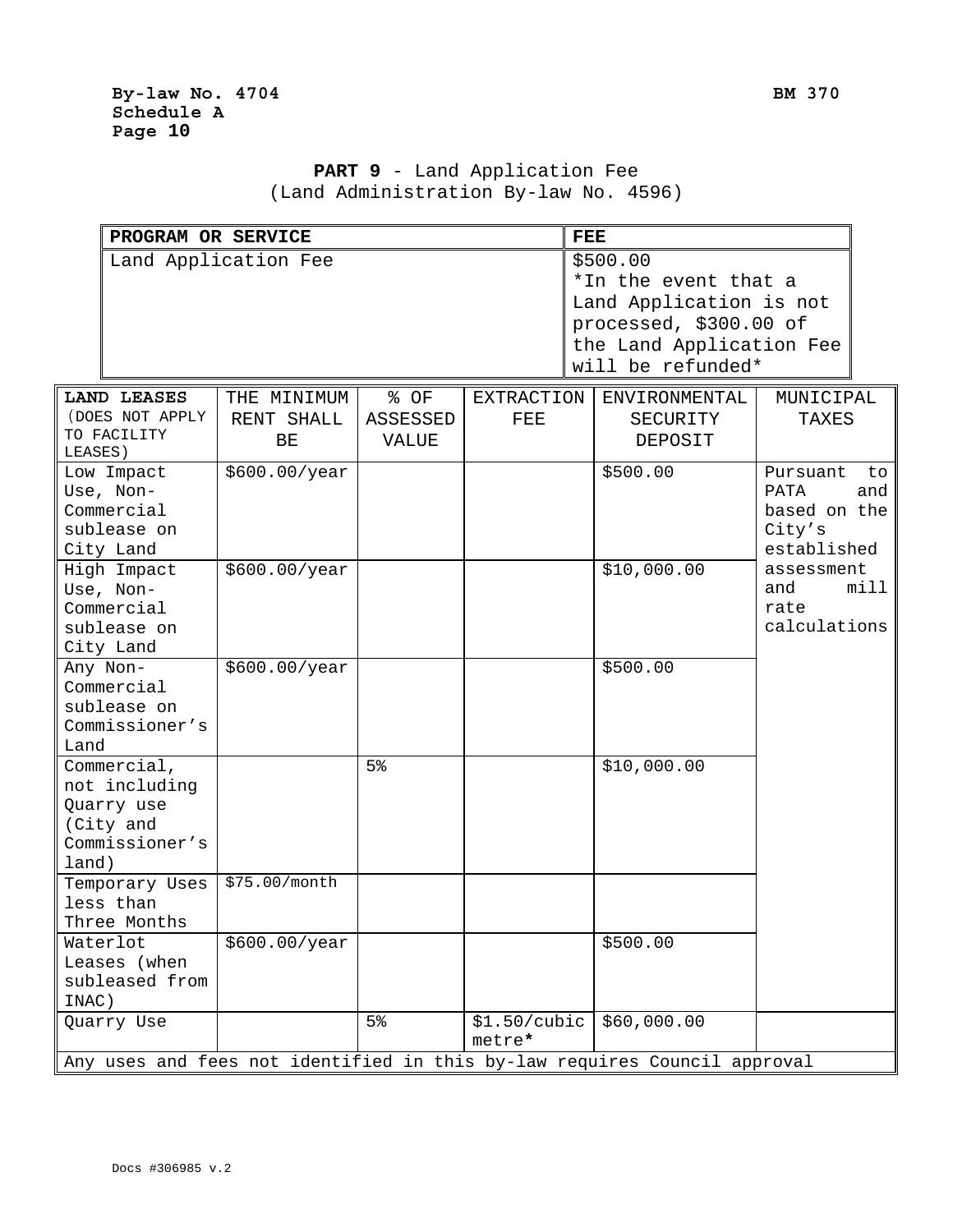\* *Extraction Fee subject to change pursuant to Territorial legislation*\*

| "High Impact Use" | Means any use that may lead to release of any<br>harmful substance to the air, the City's                                                     |
|-------------------|-----------------------------------------------------------------------------------------------------------------------------------------------|
|                   | watershed or City land as a result of the use.                                                                                                |
| "Low Impact Use"  | Means any use that would not lead to release of<br>any harmful substance to the air, City's<br>watershed or City land as a result of the use. |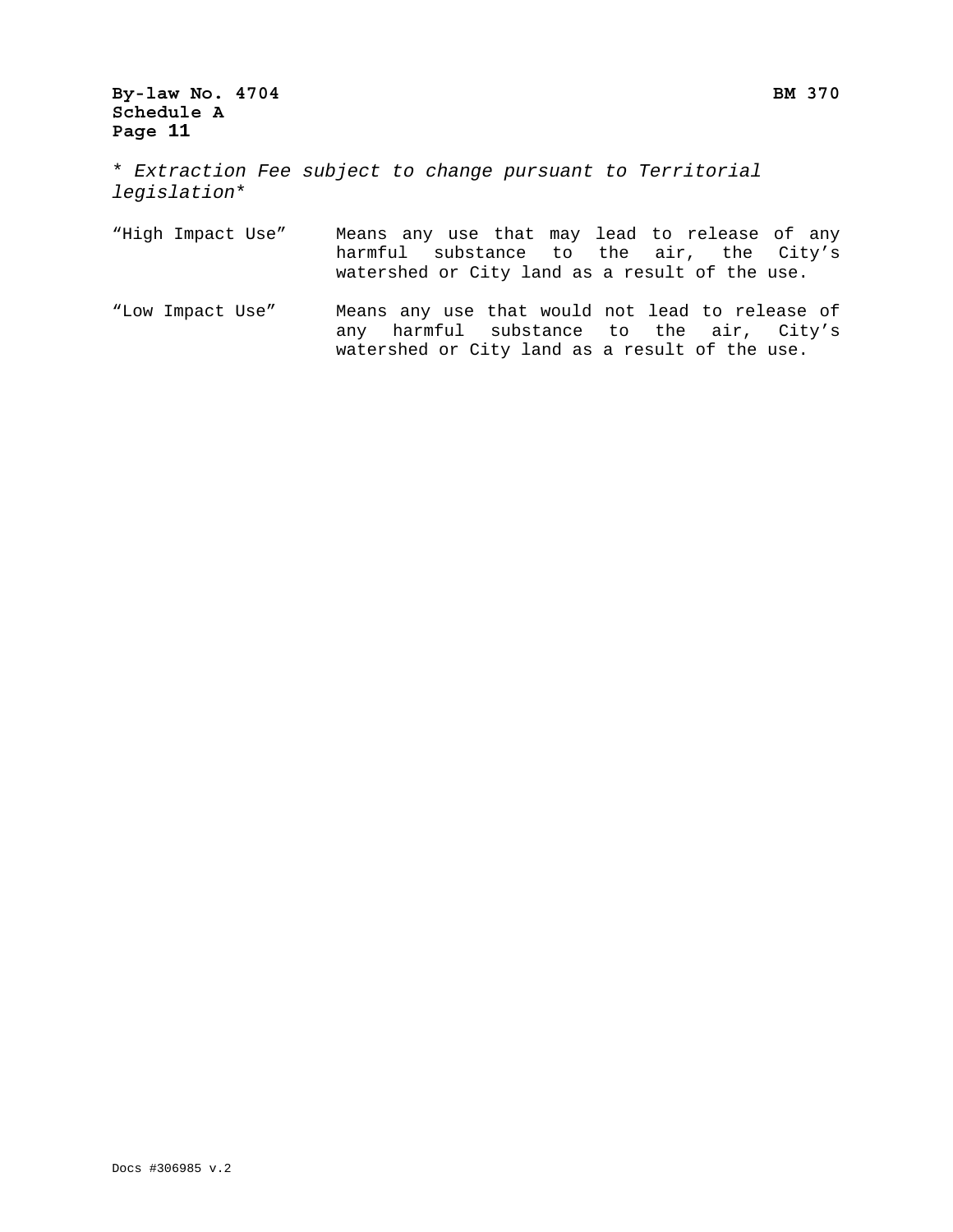**PART 12** – Recreation and Parks Related Fees (Public Parks and Recreation Facilities By-law No. 4564)

| <b>INFRASTRUCTURE REPLACEMENT FEE</b>  | <b>FEE</b>             |  |  |
|----------------------------------------|------------------------|--|--|
| Adult                                  | \$5.00/ rented hour at |  |  |
|                                        | City facility          |  |  |
| Youth                                  | \$2.50/rented hour at  |  |  |
|                                        | City facility          |  |  |
| <b>ARENAS</b>                          |                        |  |  |
|                                        | FEE (Effective         |  |  |
| Ice Arena Rental                       | September 1, 2012)***  |  |  |
| Adults (prime)                         | \$147.50/hour          |  |  |
| Adults (non prime) (75% of prime)      | \$110.75/hour          |  |  |
| Youth (prime)                          | \$73.95/hour           |  |  |
| Youth (non prime) (75% of prime)       | \$55.25/hour           |  |  |
| Adult/Youth (prime)                    | \$110.75/hour          |  |  |
| Adult/Youth (non prime) (75% of prime) | \$83.00/hour           |  |  |
| PRIME TIME - SATURDAY AND SUNDAY       | 8:00 a.m. to midnight  |  |  |
| PRIME TIME - MONDAY TO FRIDAY          | 4:00 p.m. to midnight  |  |  |
| NON PRIME TIME - SATURDAY AND SUNDAY   | Midnight to 8:00 a.m.  |  |  |
| NON PRIME TIME - MONDAY TO FRIDAY      | Midnight to 4:00 p.m.  |  |  |
|                                        | FEE (Effective         |  |  |
| Non-Ice Arena Rental (Sports Activity) | September 1, 2012)***  |  |  |
| Adult                                  | \$77.50/hour           |  |  |
| Adult/Youth                            | \$58.25/hour           |  |  |
| Youth                                  | \$38.75/hour           |  |  |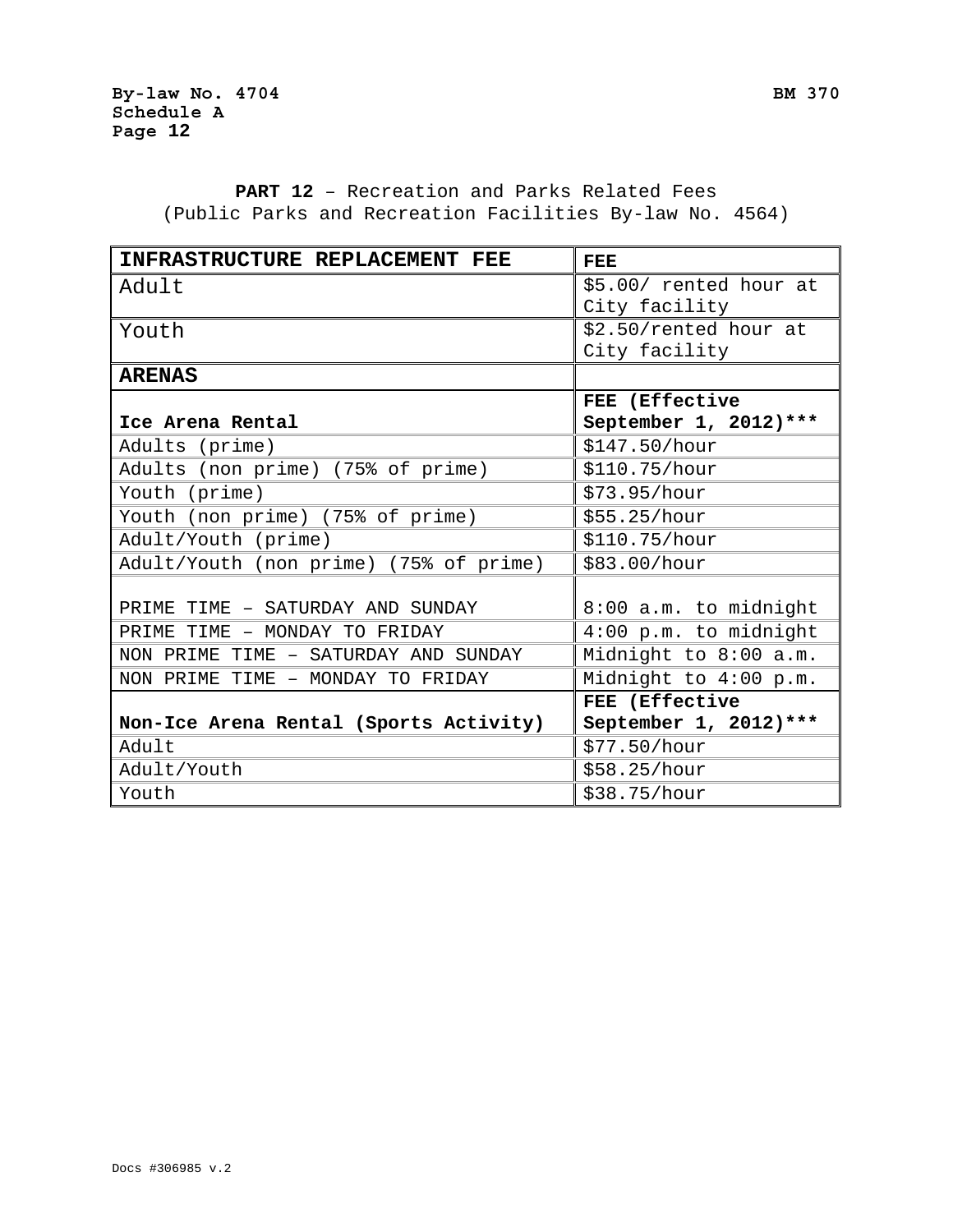| PROGRAM OR SERVICE             | FEE                     |
|--------------------------------|-------------------------|
| Liquor Licensed Events at City | A \$500.00              |
| Facilities                     | maintenance/damage      |
|                                | deposit is required for |
|                                | liquor licensed events  |
|                                | at all City facilities. |
|                                | The deposit will be     |
|                                | refunded following an   |
|                                | inspection of the       |
|                                | facility by a           |
|                                | representative of the   |
|                                | Community Services      |
|                                | Department.             |

|                                        | FEE (Effective         |
|----------------------------------------|------------------------|
| Main Floor Rental (Non-ice Activity)   | September 1, 2012)***  |
| Special Events (Additional services at | Non-Profit Groups -    |
| $cost$ )*                              | \$1,522.50/day         |
|                                        |                        |
|                                        | Profit or Commercial   |
|                                        | Groups                 |
|                                        | $-$ \$2,348.50/day     |
| Auxiliary Power Supply (reel/day) (YK  | \$35.00/day            |
| Arena only)                            |                        |
| 'A' Frame Connector/ Power Cart        | \$139.50/day           |
| Connection                             |                        |
| Coin operated Skate Sharpener Space    | \$139.50/month         |
| Bank Machine Space                     | \$139.50/month         |
| *Floor Rental includes up to 200       |                        |
| chairs/80 Tables                       |                        |
| Multiplex Convention Rate              | FEE (Effective         |
|                                        | September 1, 2012) *** |
| This rate applies when all elements of | \$3,941.50/day         |
| facility are booked by a single user   |                        |
| (i.e., both arenas, gym, meeting room  |                        |
| and lobby) and includes 400 chairs and |                        |
| 160 tables                             |                        |
| Portable Floor Rental                  | FEE (Effective         |
|                                        | September 1, 2012)***  |
| One Day (Includes set-up & take down)* | \$1,620.75/day         |
| Each Additional Day                    | \$887.00/day           |
| Other                                  | FEE (Effective         |
|                                        | September 1, 2012)***  |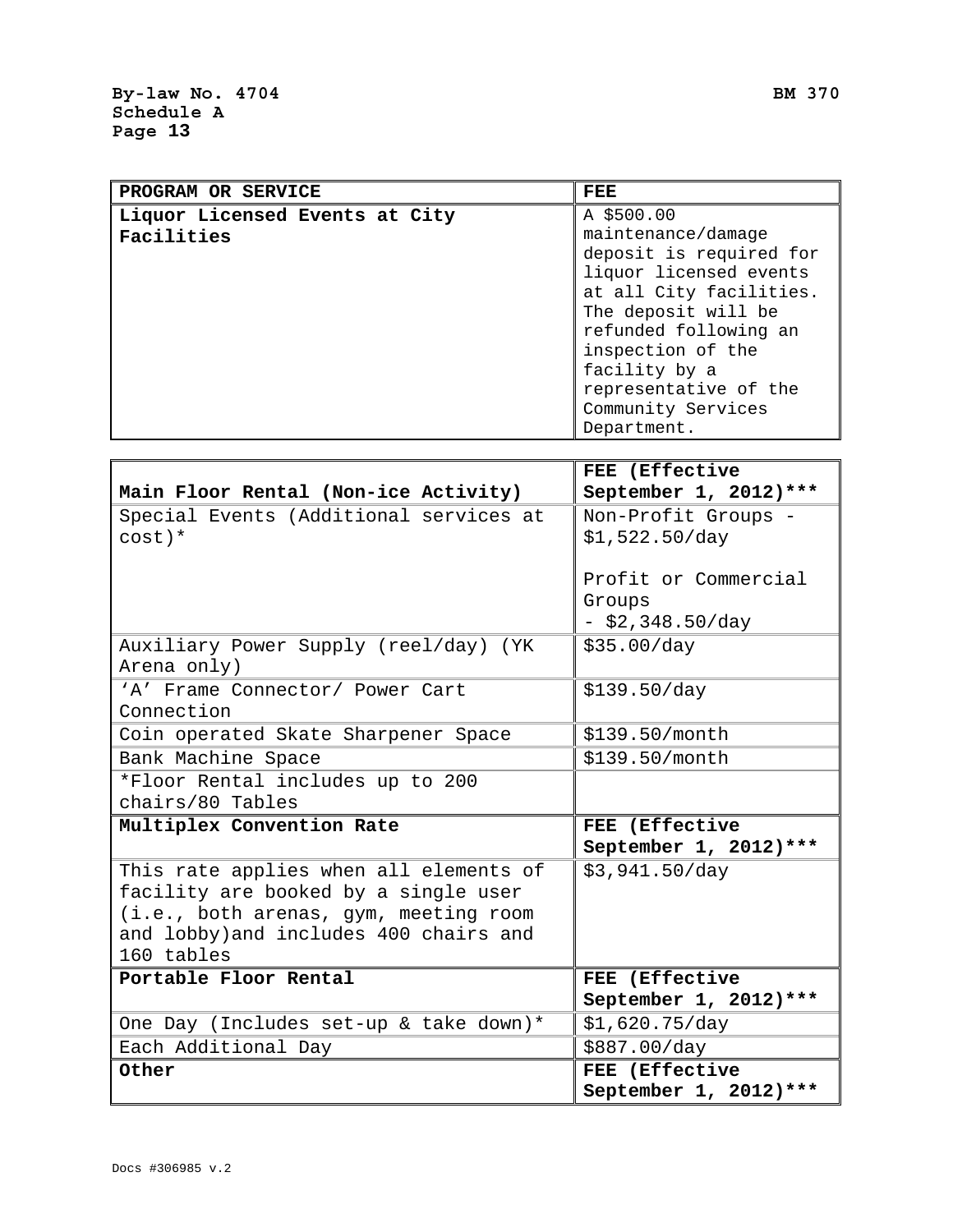| Arena Lobby | $\frac{1}{2}$ \$159.00/day or |
|-------------|-------------------------------|
|             | $\frac{1}{2}$ \$11.50/hour    |

| PROGRAM OR SERVICE                                           | FEE (Effective          |  |  |
|--------------------------------------------------------------|-------------------------|--|--|
|                                                              | September 1, 2012)***   |  |  |
| Exclusive use of Yellowknife Community                       | Non-Profit -            |  |  |
| Arena ("YKCA") parking lot                                   | $$614.50/day + $100.00$ |  |  |
| (includes full access to arena                               | refundable deposit      |  |  |
| washroom, provided that the rental does                      |                         |  |  |
| not conflict with any regularly                              | Commercial or Profit -  |  |  |
| scheduled events or programs being held                      | $$1,192.50/day +$       |  |  |
| in the existing facilities)                                  | \$100.00 refundable     |  |  |
|                                                              | deposit                 |  |  |
| YKCA Car Washes                                              | \$66.50/day             |  |  |
| Advertising in City Arenas**                                 | FEE (Effective          |  |  |
|                                                              | September 1, 2012) ***  |  |  |
| 4' x 8' Sign on the Wall                                     | \$600.00/per sign/per   |  |  |
| (YKCA Only)                                                  | year                    |  |  |
| 4'x 8' Sign on the ice level boards                          | \$800.00/per sign/per   |  |  |
|                                                              | year                    |  |  |
| Name and Logo on the ice surface                             | \$1,100.00/per ice      |  |  |
|                                                              | surface/per year        |  |  |
| Zamboni                                                      | \$2,100.00/per ice      |  |  |
|                                                              | surface/per year        |  |  |
| **15% discount off total advertising rates if advertising in |                         |  |  |
| more than one facility                                       |                         |  |  |

|                                         | FEE (Effective         |  |  |
|-----------------------------------------|------------------------|--|--|
| Fieldhouse Rentals                      | September 1, 2012) *** |  |  |
| Commercial/For Profit Group             | \$2,348.50/day         |  |  |
| Adults (prime)                          | \$102.00/hour          |  |  |
| Adults (non prime) (75% of prime)       | \$76.50/hour           |  |  |
| Adults (Off Season)                     | \$51.00/hour           |  |  |
| Youth (prime)                           | \$51.00/hour           |  |  |
| Youth (non prime) (75% of prime)        | \$38.25/hour           |  |  |
| Youth (Off Season)                      | \$25.50/hour           |  |  |
| Adult/Youth (prime)                     | \$76.50/hour           |  |  |
| Adult/Youth (non prime) (75% of prime)  | \$57.50/hour           |  |  |
| Adult/Youth (Off Season)                | \$38.25/hour           |  |  |
| PRIME<br>- SATURDAY AND SUNDAY<br>TTMF. | 8:00 a.m. to midnight  |  |  |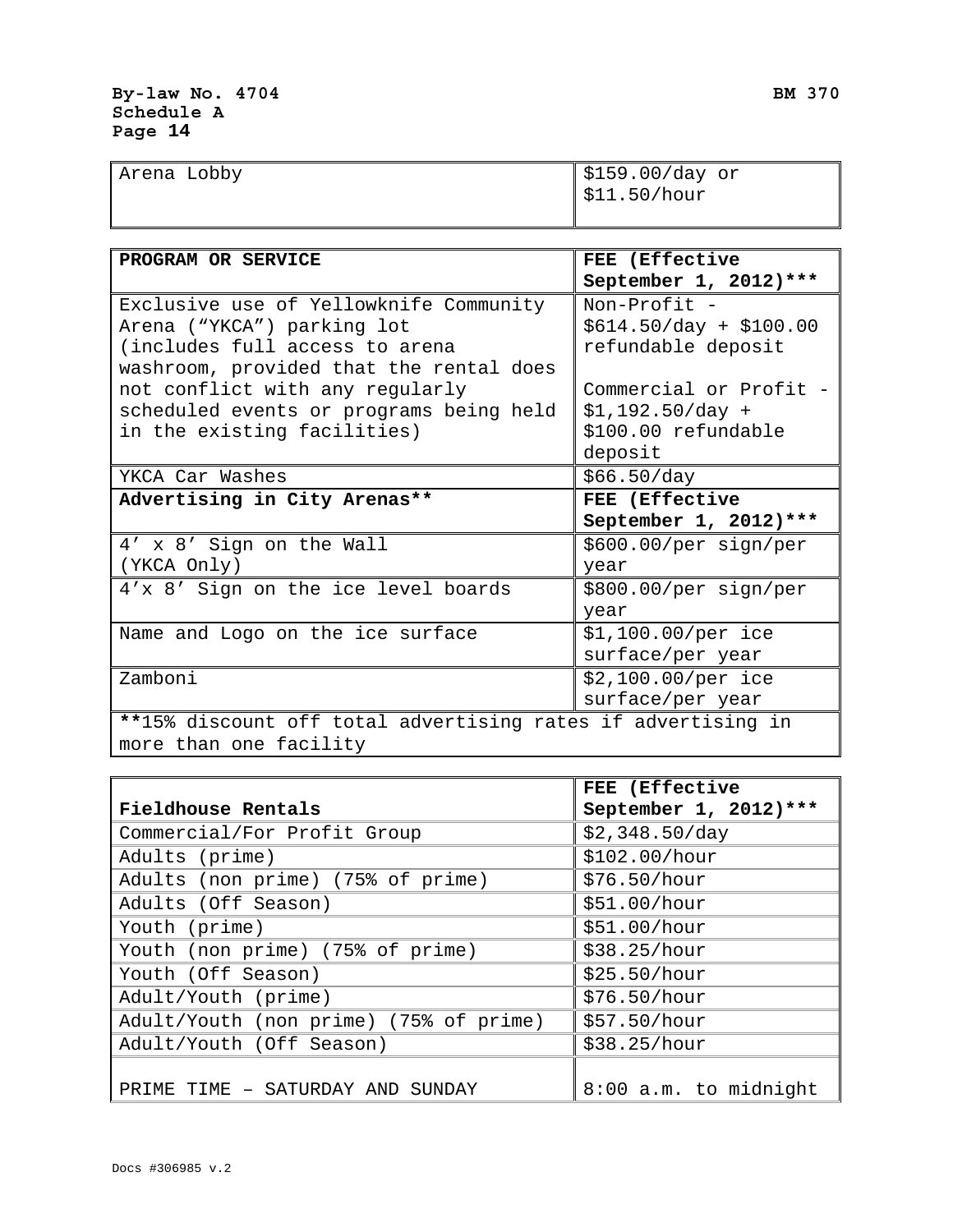| PRIME TIME - MONDAY TO FRIDAY        | $ 4:00 \text{ p.m. to midnight}$ |
|--------------------------------------|----------------------------------|
| NON PRIME TIME - SATURDAY AND SUNDAY | Midnight to 8:00 a.m.            |
| NON PRIME TIME - MONDAY TO FRIDAY    | Midnight to 4:00 p.m.            |
| OFF SEASON                           | May 1 to August 30               |

| RUTH INCH MEMORIAL POOL                                       |                        |  |  |
|---------------------------------------------------------------|------------------------|--|--|
| Group Rentals                                                 | FEE (Effective         |  |  |
|                                                               | September 1, 2012)***  |  |  |
| Youth/Student                                                 | \$80.25/hour           |  |  |
| Youth/Adult Private                                           | \$120.25/hour          |  |  |
| Adult Private                                                 | \$160.25/hour          |  |  |
| Commercial/For profit Group                                   | \$231.75/hour          |  |  |
| Youth (Shared)                                                | \$40.75/hour           |  |  |
| Adult (Shared)                                                | \$81.50/hour           |  |  |
| (Shared rentals are two or more groups<br>using the facility) |                        |  |  |
| Youth/Student                                                 | \$16.25/hour           |  |  |
| Adult Lane Rental                                             | \$32.50/hour           |  |  |
| Sundeck (Barbecues are included)                              | \$33.75/hour           |  |  |
| Additional Lifeguards                                         | \$46.35/hour           |  |  |
| Lesson Fees                                                   | FEE (Effective         |  |  |
|                                                               | September 1, 2012)***  |  |  |
| Red Cross, Life Saving Swim Program (30                       | \$53.00/program        |  |  |
| minutes)                                                      |                        |  |  |
| Red Cross, Life Saving and Specialized                        | \$60.25/program        |  |  |
| Swim Programs (45-60 minutes)                                 |                        |  |  |
| Junior Lifeguard Club (120 Min)                               | \$117.00/program       |  |  |
| (T-shirts extra)                                              |                        |  |  |
| Bronze Star                                                   | \$117.00/program       |  |  |
| Bronze Medallion                                              | \$203.00/program       |  |  |
| Bronze Cross                                                  | \$203.00/program       |  |  |
| National Lifeguard Service Award                              | \$324.75/program       |  |  |
| Water Safety Instructor                                       | \$447.50/program       |  |  |
| Private Lessons - Youth                                       | \$46.35/hour           |  |  |
| Private Lessons - Adult                                       | \$46.35/hour           |  |  |
| Advertising at Ruth Inch Memorial Pool                        | FEE (Effective         |  |  |
|                                                               | September 1, 2012) *** |  |  |
| 4' x 8' Sign on the wall                                      | \$600.00/year          |  |  |
| 53" x 9.5" Sign on the front railing                          | \$325.00/year          |  |  |
| NOTE: Multiple advertising rate - 15%                         |                        |  |  |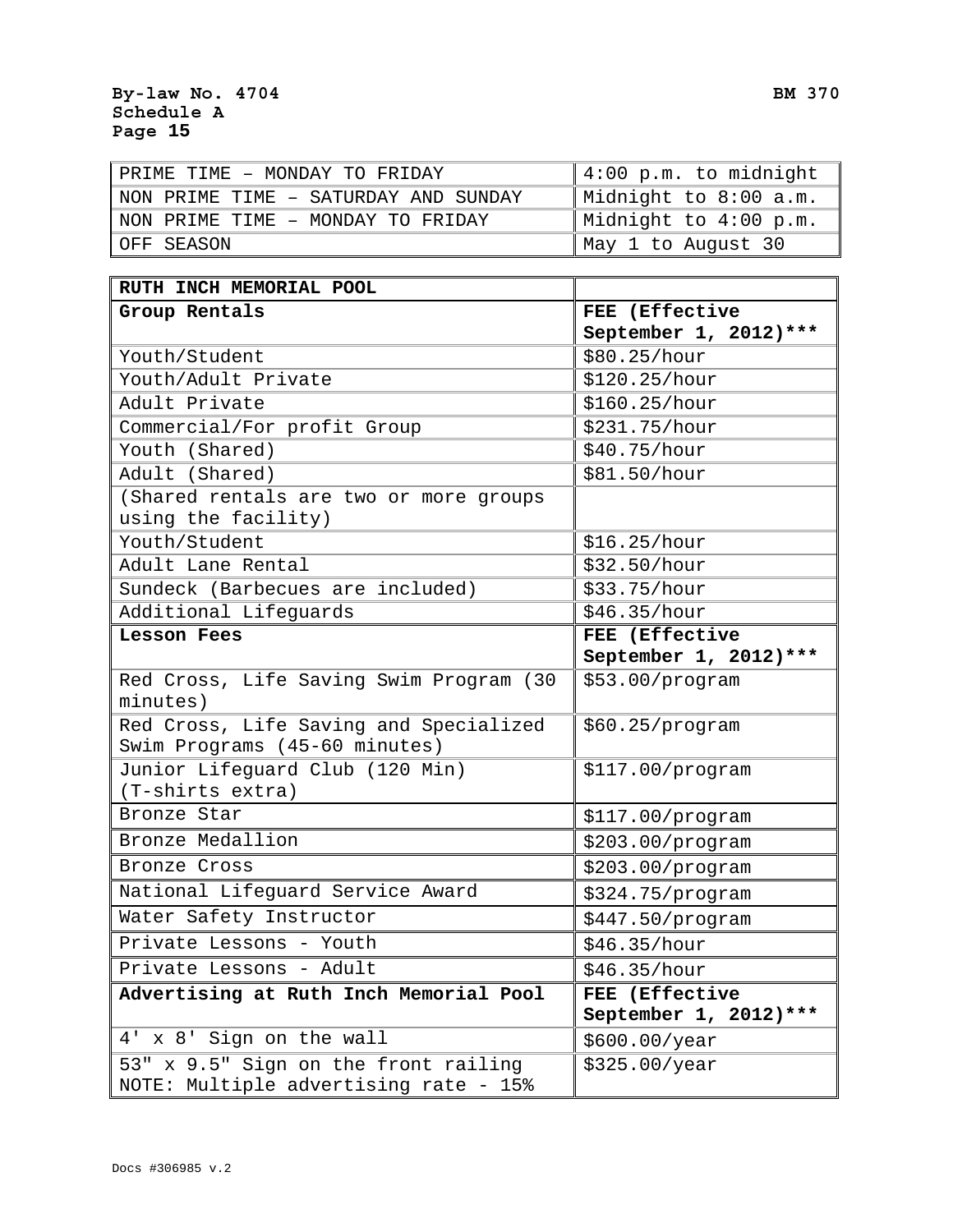discount off total

### **Consolidated Facilities fees come into effect September 1, 2010.**

Facilities covered under this section include Ruth Inch Memorial Pool, Multiplex, Yellowknife Community Arena and the Fieldhouse

|                         | <b>SINGLE</b><br><b>ADMISS</b><br><b>ION</b> | <b>PUNCH</b><br><b>PASS</b><br>(MIN.10<br>PASSES) ** | 1 MONTH<br>FLEXI<br>PASS** | 3 MONTH<br><b>FLEXI</b><br><b>PASS</b><br>$(-5)$ | 6<br><b>MONTH</b><br><b>FLEXI</b><br><b>PASS</b><br>(-10%) | <b>ONE YEAR</b><br><b>FLEXI</b><br>PASS**<br>$(-15)$ |
|-------------------------|----------------------------------------------|------------------------------------------------------|----------------------------|--------------------------------------------------|------------------------------------------------------------|------------------------------------------------------|
| Under 2<br>yrs.         | Free                                         | N/A                                                  | Free                       | Free                                             | Free                                                       | Free                                                 |
| Preschool<br>$(2-6)$    | \$3.00                                       | 15%<br>discount                                      | \$23.75                    | \$67.75                                          | \$127.50                                                   | \$240.75                                             |
| Youth<br>$(7 - 12)$     | \$4.00                                       | 15%<br>discount                                      | \$32.25                    | \$91.75                                          | \$174.00                                                   | \$328.50                                             |
| Students<br>$(13 - 17)$ | \$5.00                                       | 15 <sup>8</sup><br>discount                          | \$38.50                    | \$110.25                                         | \$208.50                                                   | \$394.00                                             |
| Adult<br>$(18 - 59)$    | \$6.00                                       | 15 <sup>8</sup><br>discount                          | \$49.50                    | \$140.75                                         | \$248.25                                                   | \$503.50                                             |
| Seniors<br>$(60+)$      | \$5.00                                       | 15%<br>discount                                      | \$38.75                    | \$110.25                                         | \$208.50                                                   | \$394.00                                             |
| Family                  | \$13.00                                      | N/A                                                  | \$107.50                   | \$306.00                                         | \$579.50                                                   | \$1094.50                                            |
| Playgroup               | \$14.25                                      | 15%<br>discount                                      | \$141.75                   | \$403.75                                         | \$764.75                                                   | \$1444.50                                            |
| Aquafit                 | \$7.50                                       | 15%<br>discount                                      | \$62.50                    | \$177.50                                         | \$336.25                                                   | \$634.75                                             |

**\*\***Punch Passes = minimum of 10 to be purchased at one time, photo scan card, no expiry.

**\*\*** Flexi Pass = unlimited visits within timeframe, expires at end of timeframe – NO EXCEPTIONS – photo scan card access to all venues. **\*\***One year Flexi Pass payment plan = pay 30% up front then

monthly fee for remaining 9 months.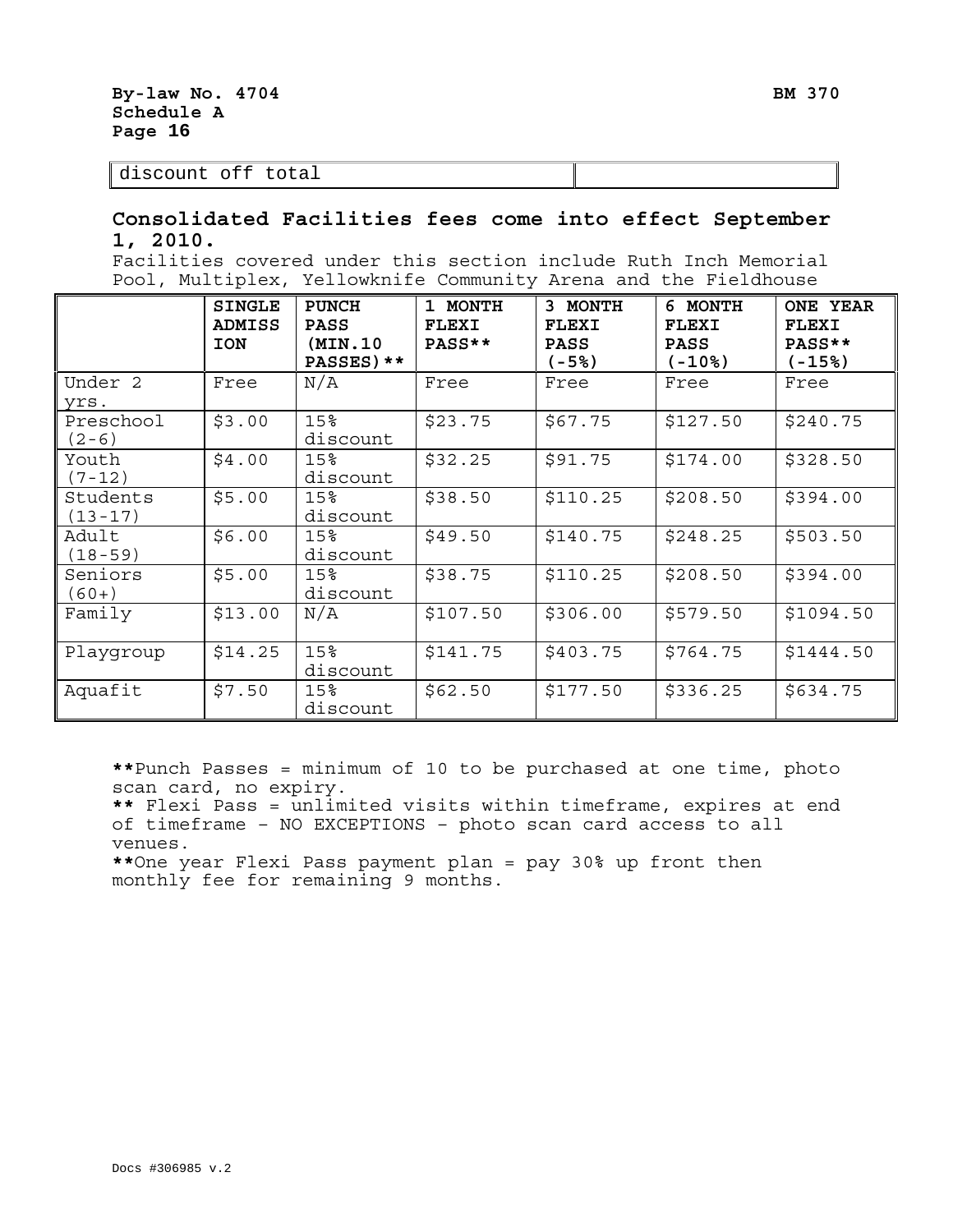| <b>SCHOOL RENTAL</b>                                         | FEE (Effective                 |  |  |
|--------------------------------------------------------------|--------------------------------|--|--|
|                                                              | September 1, 2011)***          |  |  |
| Large Gyms                                                   |                                |  |  |
| Sir John, St. Pat's & Weledeh schools                        |                                |  |  |
| Youth                                                        | \$23.50/50 min.                |  |  |
| Youth/Adult                                                  | \$35.25/50 min.                |  |  |
| Adult                                                        | \$47.00/50 min.                |  |  |
| Medium Gyms                                                  |                                |  |  |
| J.H. Sissons, Range Lake, St. Joseph & Wm. McDonald schools, |                                |  |  |
| Multiplex gym                                                |                                |  |  |
| Youth                                                        | \$16.00/50 min.                |  |  |
| Youth/Adult                                                  | \$24.00/50 min.                |  |  |
| Adult                                                        | \$32.00/50 min.                |  |  |
| Multiplex Gym - Corporate, Bingos &                          | \$112.50 for floor             |  |  |
| Fundraising                                                  | coverings                      |  |  |
| (Tradeshows, Conferences, Parties,                           | \$704.00 for Daily Gym         |  |  |
| Private Functions, Weddings, Dances,                         | Rental (8 hours) or            |  |  |
| Concerts, Cabarets, etc.)                                    | \$82.00 per hour to a          |  |  |
|                                                              | maximum of 7 hours             |  |  |
|                                                              | **Tables, chairs,              |  |  |
|                                                              | stage, etc. extra              |  |  |
| Small Gyms                                                   |                                |  |  |
| Mildred Hall & N.J. Macpherson schools                       |                                |  |  |
| Youth                                                        | \$12.00/50 min.                |  |  |
| Youth/Adult                                                  | \$18.00/50 min.                |  |  |
| Adult                                                        | \$24.00/50 min.                |  |  |
| Tournaments/Special Events                                   |                                |  |  |
| Large                                                        |                                |  |  |
| -Adult                                                       | \$378.25/day                   |  |  |
| -Youth                                                       | \$189.00/day                   |  |  |
| Medium (other than Multiplex Gym)                            |                                |  |  |
| -Adult                                                       | \$315.00/day                   |  |  |
| -Youth                                                       | \$157.50/day<br>FEE (Effective |  |  |
| Commercial Special Events                                    | September 1, 2012)***          |  |  |
| Weledeh/St. Patrick's school Twin                            | \$135.00/hour                  |  |  |
| Gymnasium Complex (at above schools)                         | \$1,477.25/day                 |  |  |
|                                                              | \$738.50/per side              |  |  |
| Classrooms & Multiplex PSAV Room                             | FEE (Effective                 |  |  |
|                                                              |                                |  |  |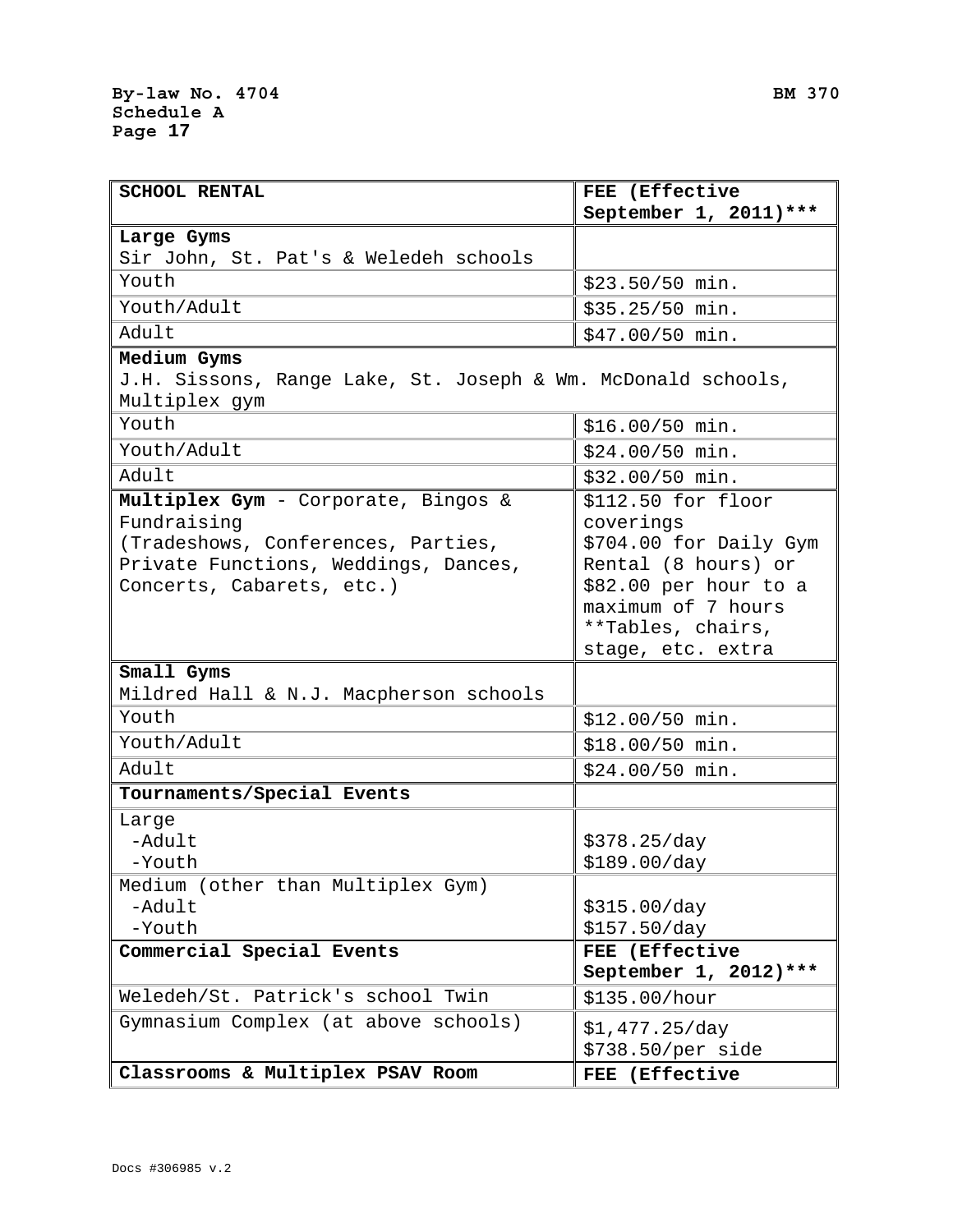|                                        | September 1, 2012)***             |
|----------------------------------------|-----------------------------------|
| Youth                                  | $\frac{1}{2}$ \$7.00/hr           |
| Youth/Adult                            | $\frac{1}{2}$ \$10.50/hr          |
| Adult                                  | $\frac{1}{2}$ \$14.00/hr          |
| PSAV Arch. Ltd. Meeting Room Corporate | $\frac{\sqrt{242.75}}{\text{hr}}$ |

| ADVERTISING IN RECREATION GUIDE         | FEE (Effective          |  |
|-----------------------------------------|-------------------------|--|
|                                         | September 1, 2011) ***  |  |
| Inside Full Page                        | \$540.75/issue          |  |
| Inside Half Page                        | \$309.00/issue          |  |
| Inside Quarter Page                     | \$176.25/issue          |  |
| Inside Eighth Page                      | $$100.00/$ issue        |  |
| Program Registration System             |                         |  |
| Program Registration System Rental      | \$134.00/program/season |  |
| Additional Administration Fee           | 8% of revenue           |  |
| Electronic Sign (Community Groups only) |                         |  |
| Set up charge                           | \$53.50/message         |  |
| Weekly fee                              | \$5.50/message          |  |

| <b>OUTDOOR FACILITIES</b>                                     | FEE (Effective        |
|---------------------------------------------------------------|-----------------------|
|                                                               | September 1, 2012)*** |
| Somba K'e Civic Plaza Amphitheatre                            |                       |
| Hourly Rental                                                 | \$53.00               |
| Half day                                                      | \$212.25              |
| Full day                                                      | \$424.50              |
| Add Service Building                                          |                       |
| Hourly rental                                                 | \$79.50               |
| Half day                                                      | \$318.25              |
| Full day                                                      | \$636.50              |
| Rotary Waterfront Park - day use area & City Hall back lawn   |                       |
| Hourly rental                                                 | \$25.75               |
| Half day                                                      | \$103.00              |
| Full day                                                      | \$206.00              |
| Parker Park & St. Joseph school ball diamonds; Wm. McDonald & |                       |
| Range Lake schools soccer fields                              |                       |
| Adult Season Use                                              | \$238.75/team         |
| Youth Season Use                                              | \$119.50/team         |
| Adult Casual Use                                              | \$28.00/hour          |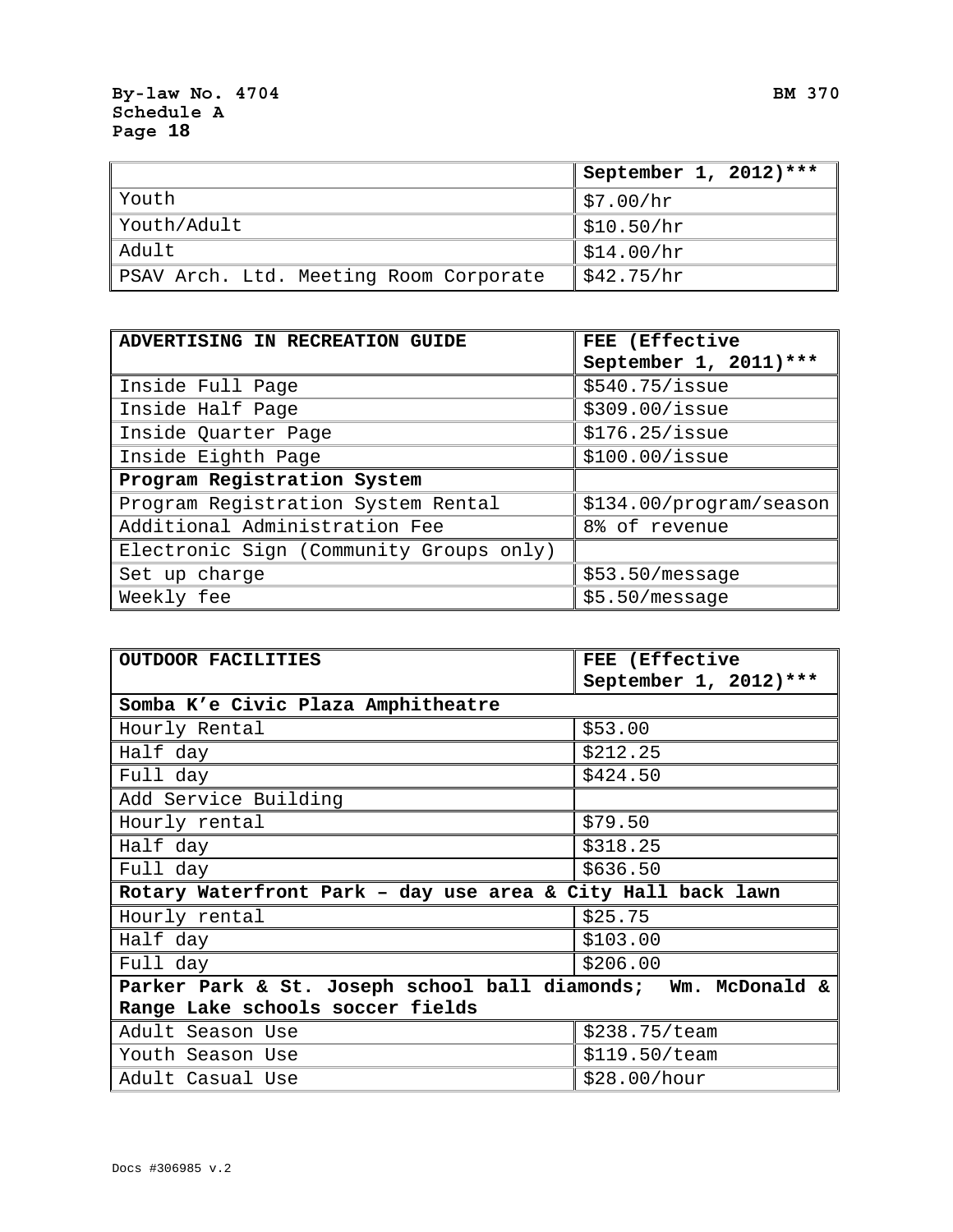| Youth Casual Use                                                                                                                                                                                          | \$14.00/hour            |  |
|-----------------------------------------------------------------------------------------------------------------------------------------------------------------------------------------------------------|-------------------------|--|
| Adult Tournament (per diamond)<br>\$150.50/day                                                                                                                                                            |                         |  |
| \$118.00/day<br>Adult/Youth Tournament (per diamond)                                                                                                                                                      |                         |  |
| Youth Tournament (per diamond)<br>\$77.50/day                                                                                                                                                             |                         |  |
| Tenants are responsible for their own field maintenance. The City<br>supplies materials for lining. If the City workforce maintains the<br>fields, the tenant will be charged on a cost of service basis. |                         |  |
| Wm. McDonald, N.J. Macpherson, Mildred Hall & Range Lake<br>schools ball diamonds                                                                                                                         |                         |  |
|                                                                                                                                                                                                           |                         |  |
| Youth Season Use                                                                                                                                                                                          | \$25.00/team            |  |
| Youth Casual Use                                                                                                                                                                                          | \$9.25/hour             |  |
| Tennis Courts                                                                                                                                                                                             |                         |  |
| Tennis Club seasonal court rental                                                                                                                                                                         | $$811.75/\text{season}$ |  |
| Float Plane Dock Rental                                                                                                                                                                                   | \$800.00/year           |  |
| Folk On The Rocks site rentals                                                                                                                                                                            | \$157.50/day            |  |
| Folk on the Rocks Sewer Pump Out                                                                                                                                                                          | \$100.00                |  |
| - For all park facility rentals there is a \$300.00 refundable                                                                                                                                            |                         |  |
| maintenance deposit.                                                                                                                                                                                      |                         |  |
| - Lessee is responsible for supply of water, security, electricity                                                                                                                                        |                         |  |
| and washroom pump outs.                                                                                                                                                                                   |                         |  |

| <b>EQUIPMENT RENTAL</b>                                               | FEE (Effective                                       |
|-----------------------------------------------------------------------|------------------------------------------------------|
|                                                                       | September 1, 2011)***                                |
| Equipment Rental                                                      | Item/Day                                             |
| Marquis Tent $(20' \times 30')$                                       | \$54.50                                              |
| Additional City setup charge                                          | \$392.50                                             |
| Grand Marquis Tent $(40' \times 60')$                                 | $$86.00 + $500$ damage<br>deposit                    |
| Additional City setup charge                                          | \$1,946.75                                           |
| Bleachers (20'x8'; 5-tier; 50 people<br>max.; includes City delivery) | \$79.00 (plus \$200.00<br>refundable deposit)        |
| Staging $(4'x8'x2')$ ; Metal structures<br>Stairs                     | \$23.50/piece/day                                    |
| Picnic Tables                                                         | \$17.00                                              |
| Folding plastic Tables(2-1/2'x6')                                     | \$9.00                                               |
| Chairs - plastic folding                                              | \$3.00                                               |
| Security Barricade                                                    | $$45.00/10$ sections<br>plus \$200 damage<br>deposit |
| Snow Fencing (100')                                                   | \$23.25/100'                                         |
| Garbage Cans                                                          | No charge                                            |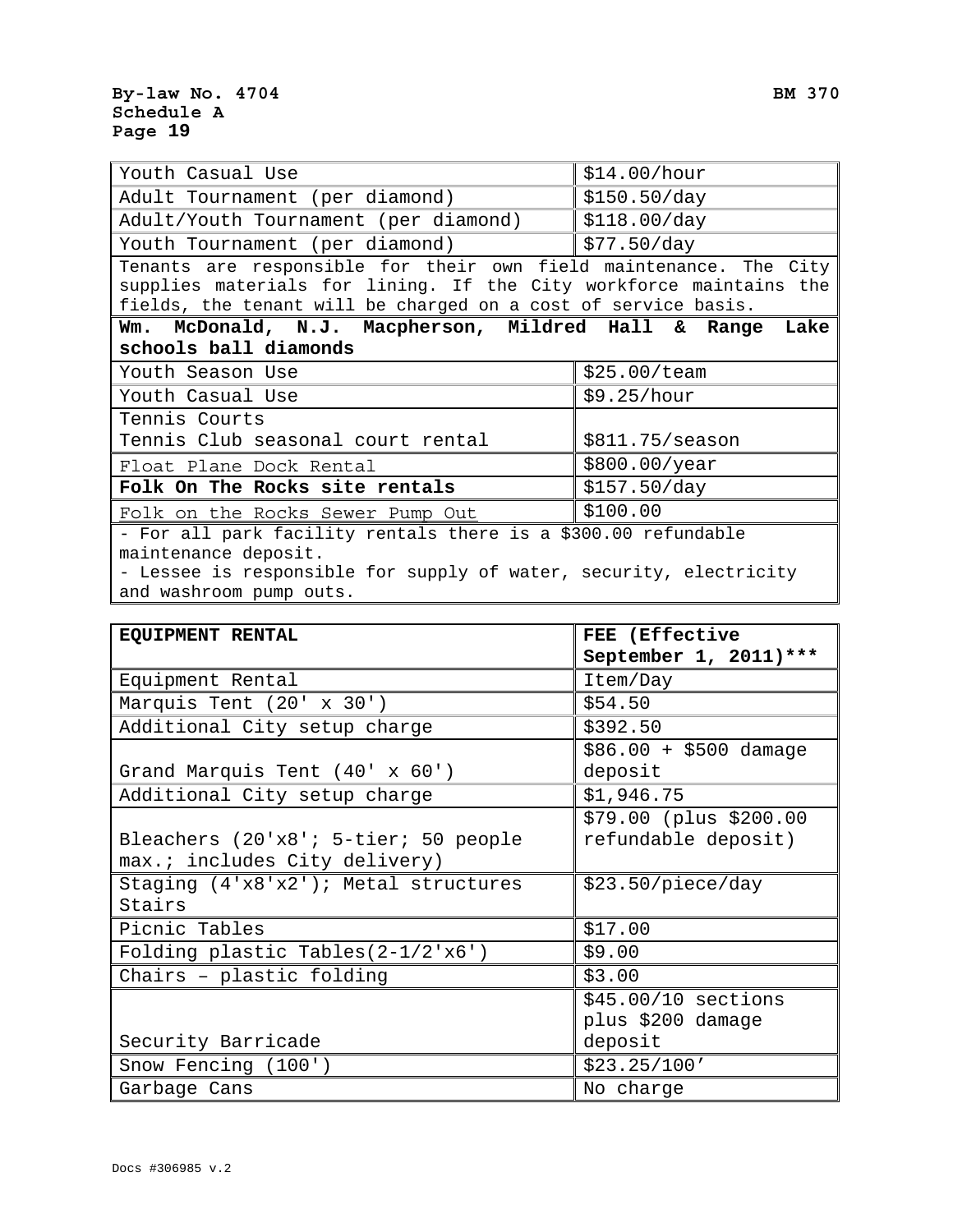| -Parachutes (for play purposes) | $$7.75$ each |
|---------------------------------|--------------|
| Delivery/Pickup Charge and/or   |              |
| additional staff                | \$56.50/hr   |

| PUBLIC LIBRARY          | FEE (Effective           |  |
|-------------------------|--------------------------|--|
|                         | September 1, 2012)***    |  |
| Meeting Room            |                          |  |
| Non Profit Group        | No charge                |  |
| For Profit Group        | \$291.25/day             |  |
|                         | \$145.75/half day        |  |
|                         | \$42.75/hour             |  |
| Overdue Book Fines      |                          |  |
| Yellowknife Books       | $$0.10/day$ to a max. of |  |
|                         | \$5.00                   |  |
| Inter-Library Loans     | \$1.00/day               |  |
| Videos/DVD              | $$1.00/day$ to a max. of |  |
|                         | \$10.00                  |  |
| Membership Card         | No charge                |  |
| Replacement Card        | \$1.00/each              |  |
| Xerox (black and white) | \$0.20/copy              |  |
|                         | \$0.25/black and white   |  |
| Computer Printing       | copy                     |  |
| Computer Printing       | $$0.50/color$ copy       |  |
|                         | Replacement Cost +       |  |
| Lost Materials          | \$5.00                   |  |
| Exam Invigilation       | \$48.00                  |  |

\*\*\*Existing fees remain in effect unless otherwise indicated. Any new or increased fees in effect as of September 1, 2012.\*\*\*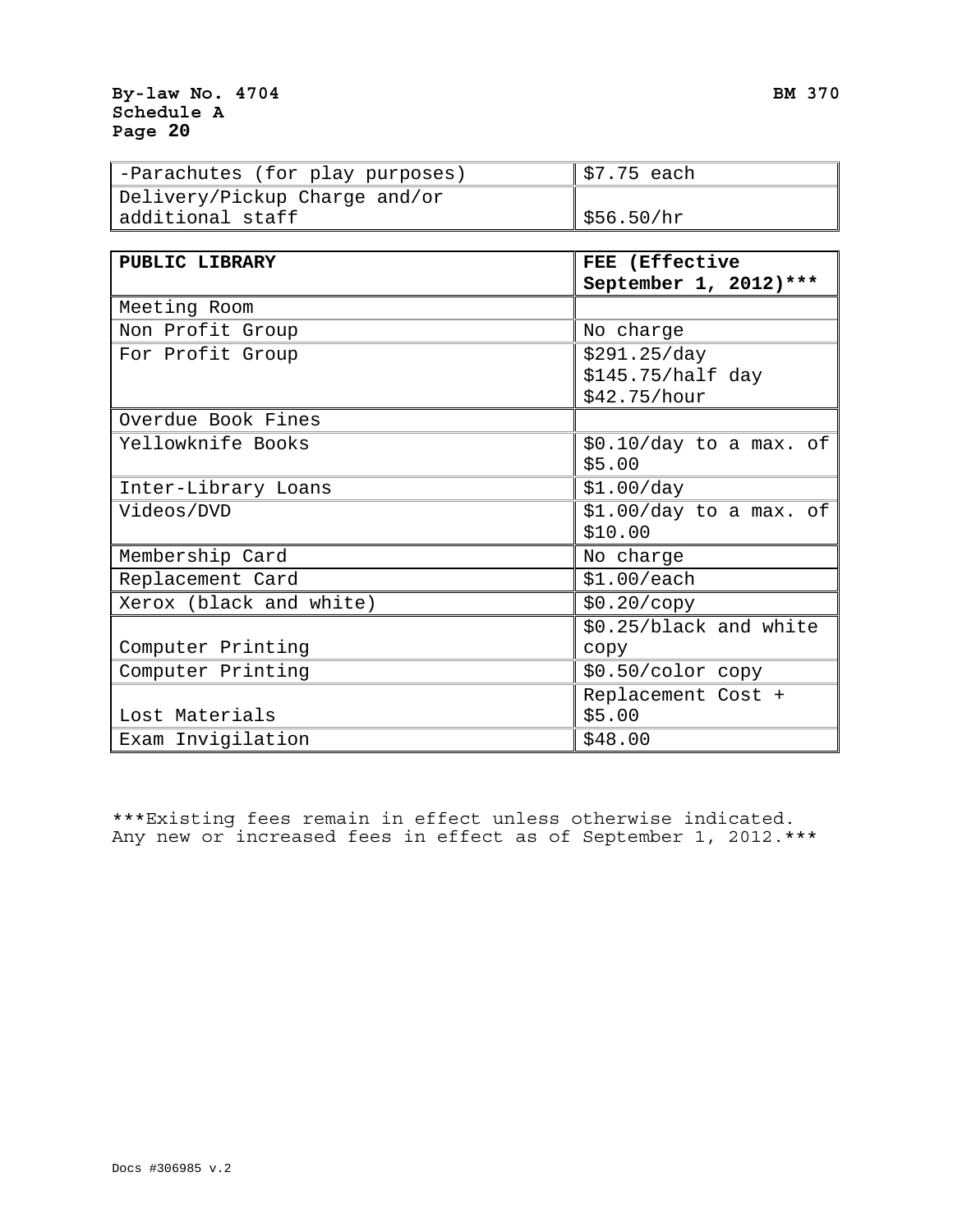#### **INTERPRETATION OF PART 12 of SCHEDULE "B"**

- PRE-SCHOOL means a person 2-6 years of age and younger and includes a 'tot' for Parent/Tot Skating.
- YOUTH means a person between 7 and 12 years of age.
- STUDENT means a person between 13 and 17 years of age; or a person who holds a valid student card.
- ADULT means a person between 18-59 years of age.
- SENIOR means a person 60 years of age and older.
- FAMILY means two adults in addition to their biological or adoptive children who are 18 years of age or younger and who reside at the same residence.
- PLAY GROUP means one adult and up to a maximum of 4 children.
- PRIME TIME means those hours from 4:00 p.m. to midnight on weekdays, and from 8:00 a.m. to midnight on Saturday and Sunday.
- NON-PRIME TIME means those hours from midnight to 4:00 p.m. on weekdays, and from midnight to 8:00 a.m. on Saturday and Sunday.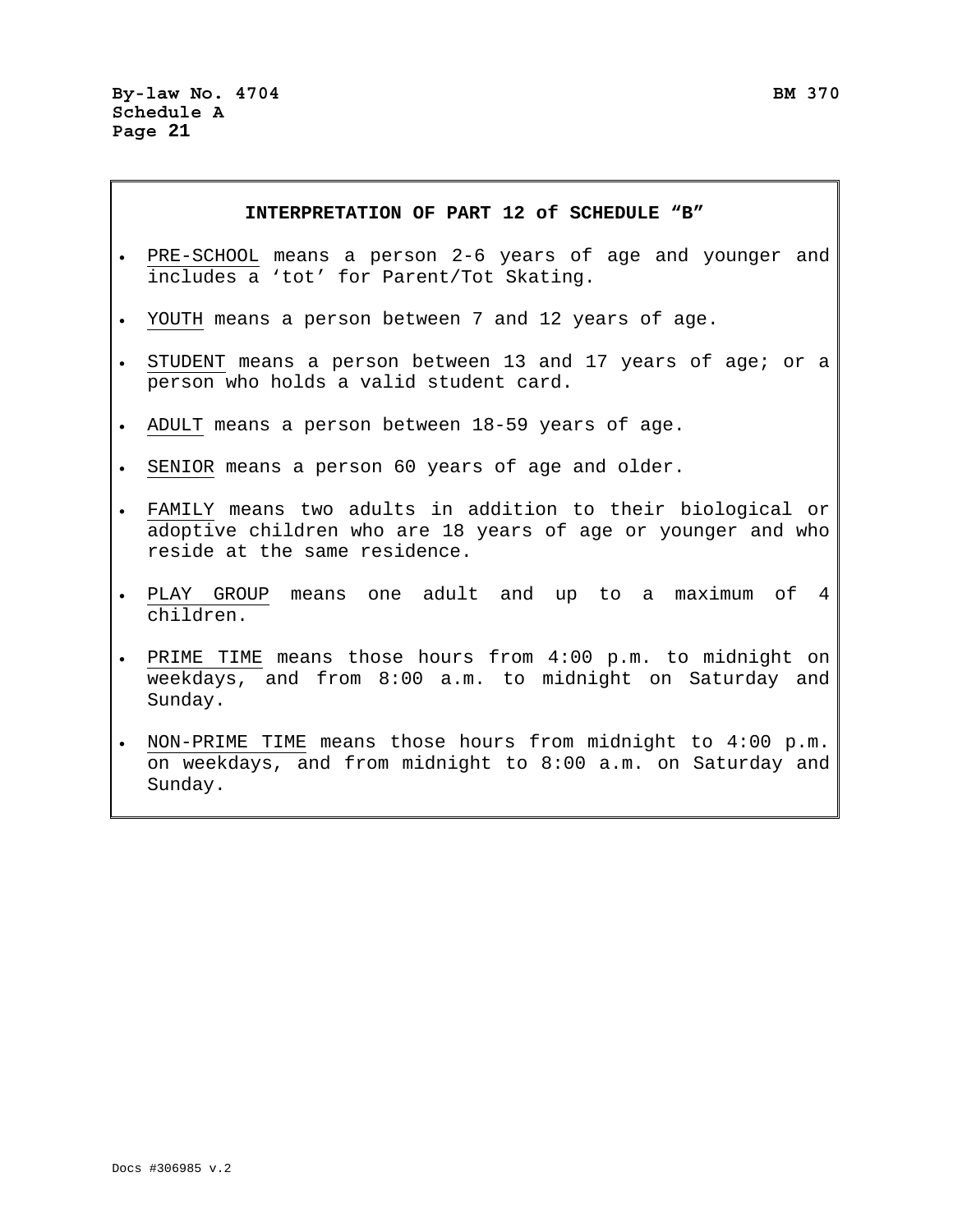**PART 14** - Service Connection Failure Assistance Program Fees (Service Connection Failure Assistance By-law No. 4664 and Water & Sewer Service By-law No. 4663)

| <b>SERVICE</b>                          | <b>FEE</b>                                                                                                                                                                                                                                                                                                 |
|-----------------------------------------|------------------------------------------------------------------------------------------------------------------------------------------------------------------------------------------------------------------------------------------------------------------------------------------------------------|
| Insurance Premium                       |                                                                                                                                                                                                                                                                                                            |
| January 1, 2012 to December 31,<br>2012 | \$7.00 per month per<br>Equivalent Residential Unit<br>("ERU")                                                                                                                                                                                                                                             |
| January 1, 2013 to December 31,<br>2013 | \$10.00 per month per<br>Equivalent Residential Unit<br>("ERU")                                                                                                                                                                                                                                            |
| Customer Portion of Payment for<br>Work | All costs up to and<br>first<br>including the<br>\$1000.00 and any and all<br>costs over \$25,000.00                                                                                                                                                                                                       |
| Work Done by City                       | Shall include the direct<br>and indirect amount<br>expended by the City for<br>wages and benefits, housing<br>subsidy, support facilities<br>and equipment, materials,<br>equipment<br>rental, $ $<br>contracts, administration<br>charges, and any other<br>expenditures incurred<br>in<br>doing the work |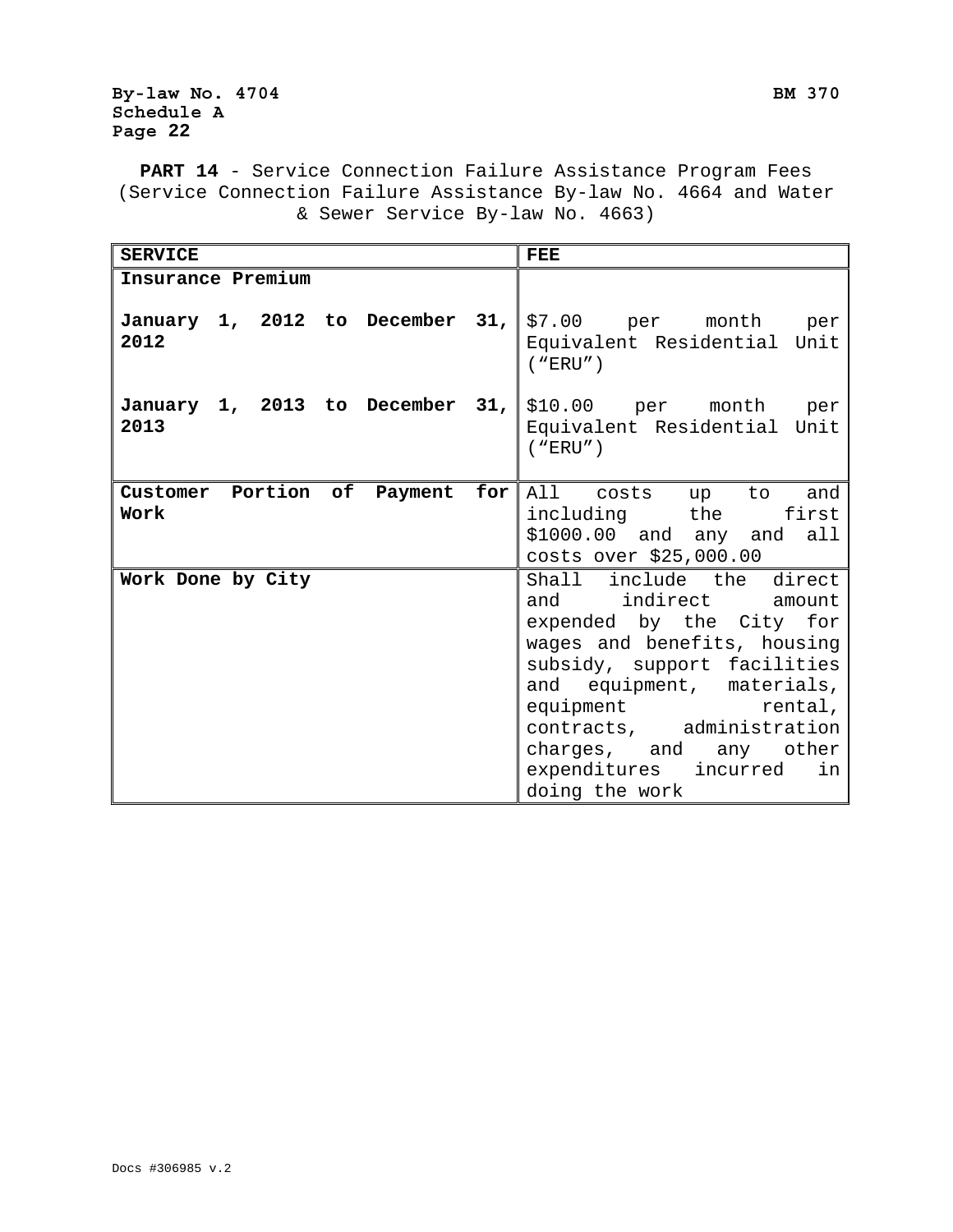# **PART 15** – Water and Sewer Rates (Water and Sewer Services By-law No. 4663)

| <b>SERVICE</b>    | <b>FEE</b>      |                                                 |                 |
|-------------------|-----------------|-------------------------------------------------|-----------------|
|                   |                 | Effective as of Effective as of Effective as of |                 |
|                   | January 1, 2012 | January 1, 2013                                 | January 1, 2014 |
| Piped Water       | \$6.79 per      | \$6.99 per                                      | \$7.20~per      |
| <b>Access Fee</b> | Equivalent      | Equivalent                                      | Equivalent      |
| (as per section   | Residential     | Residential                                     | Residential     |
| 1(a)              | Unit ("ERU")    | Unit ("ERU")                                    | Unit ("ERU")    |
|                   | per month       | per month                                       | per month       |

|                       |        | Public Piped Service      |                       |                             |              |
|-----------------------|--------|---------------------------|-----------------------|-----------------------------|--------------|
| <b>Users</b> (Demand) |        |                           |                       |                             |              |
|                       |        | Monthly Demand Ratio      |                       |                             |              |
| (applies whether or   |        | not                       |                       |                             |              |
|                       |        | any water is consumed [as |                       |                             |              |
| per section $1(b)$ ]) |        |                           |                       |                             |              |
| Size of Water Meter   |        |                           | Monthly Demand Charge |                             |              |
|                       |        |                           |                       |                             |              |
| Imperial              | Metric | Capacity                  | Effective as          | Effective as                | Effective as |
|                       |        |                           | of January            | of January 1, of January 1, |              |
|                       |        |                           | 1, 2012               | 2013                        | 2014         |
| (inches)              | (mm)   |                           |                       |                             |              |
| 5/8                   | 16     | 2                         | \$8.43                | \$8.68                      | \$8.94       |
| $\frac{3}{4}$         | 19     | 3                         | \$12.64               | \$13.02                     | \$13.40      |
| $\mathbf{1}$          | 25     | 5                         | \$21.07               | \$21.70                     | \$22.35      |
| $1 \frac{1}{2}$       | 38     | 11                        | \$46.35               | \$47.74                     | \$49.17      |
| 2                     | 50     | 19                        | \$80.06               | \$82.46                     | \$84.94      |
| $\mathbf{3}$          | 75     | 42                        | \$176.96              | \$182.27                    | \$187.74     |
| 4                     | 100    | 74                        | \$311.81              | \$321.16                    | \$330.80     |
| 6                     | 150    | 170                       | \$716.30              | \$737.79                    | \$759.92     |
| 8                     | 200    | 300                       | \$1,264.06            | \$1301.98                   | \$1341.04    |

| Consumption   FEE<br>Water                                                     |               |
|--------------------------------------------------------------------------------|---------------|
| Volume                                                                         |               |
| 1,000<br>gallons or \$14.01<br>per<br>4,550 litres                             |               |
| Exception:                                                                     |               |
| consumed<br>water<br>construction<br>purposes<br>qallons<br>1,000<br>or<br>per | for $  $7.00$ |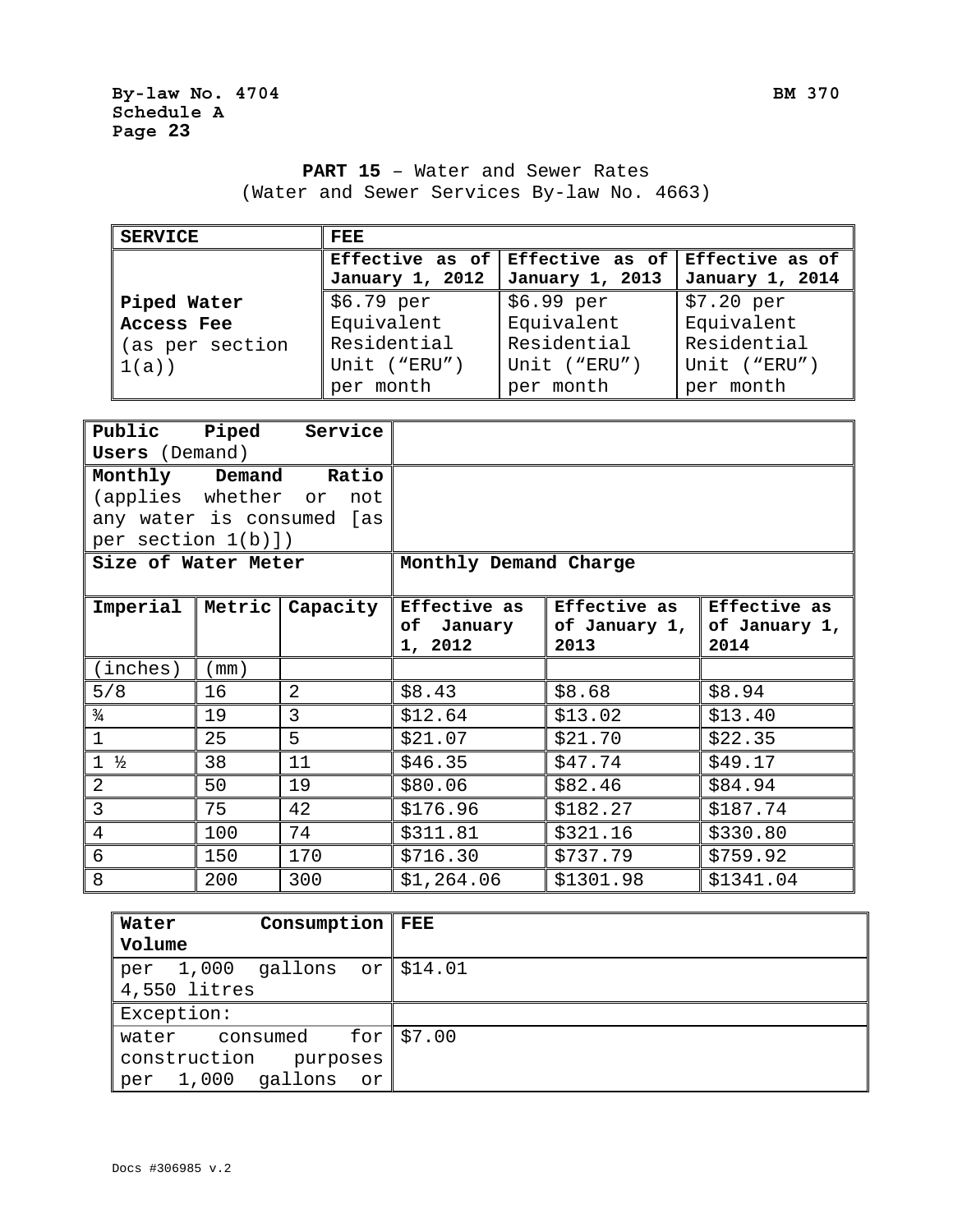| 4,550 litres (as<br>per<br>section 2)                                                                                                                       |                                                            |                                                                       |                                                              |
|-------------------------------------------------------------------------------------------------------------------------------------------------------------|------------------------------------------------------------|-----------------------------------------------------------------------|--------------------------------------------------------------|
| <b>SERVICE</b>                                                                                                                                              | <b>FEE</b>                                                 |                                                                       |                                                              |
| Unmetered Users/Flat<br>(not otherwise<br>Rate<br>addressed in this Part<br>[as per section B1])                                                            |                                                            |                                                                       |                                                              |
| Single<br>Family<br>Residential Water Users<br>(which is based on an<br>average consumption of<br>7,500 gallons or 34,125<br>litres {as per section<br>B1]) | $\frac{129.21}{20}$ per month                              |                                                                       |                                                              |
| Water Delivery/Sewage<br>Pumpout                                                                                                                            |                                                            |                                                                       |                                                              |
| Users in residentially<br>zoned areas within the<br>City                                                                                                    | <b>FEE</b>                                                 |                                                                       |                                                              |
|                                                                                                                                                             | Effective                                                  | Effective                                                             | Effective                                                    |
|                                                                                                                                                             | January 1,2012                                             | January 1,<br>2013                                                    | January 1,<br>2014                                           |
| access fee per month<br>(as per section C1)                                                                                                                 | \$49.06                                                    | \$50.53                                                               | \$52.05                                                      |
| consumption for:                                                                                                                                            |                                                            |                                                                       |                                                              |
| $-first$ 3,300<br>gallons/15,000 litres<br>per month (as per<br>section C1)                                                                                 | 1,000 gallons<br>or per 4,550<br>litres                    | $$14.01$ per - \$14.43 per<br>1,000 gallons<br>or per 4,550<br>litres | $- $14.86$ Per<br>1,000 gallons<br>or per 4,550<br>litres    |
| -over 3,300<br>gallons/15,000 litres<br>per month (as per<br>section C2)                                                                                    | \$79.92<br>1000<br>gallons<br>4,550<br>or<br>per<br>litres | $per$ $-$ \$82.32 per<br>1,000 gallons<br>or per 4,550<br>litres      | $-$ \$84.79 Per<br>$1,000$ gallons<br>or per 4,550<br>litres |
| Trucked Water (as per<br>section C2)                                                                                                                        | \$0.048909 per gallon                                      |                                                                       |                                                              |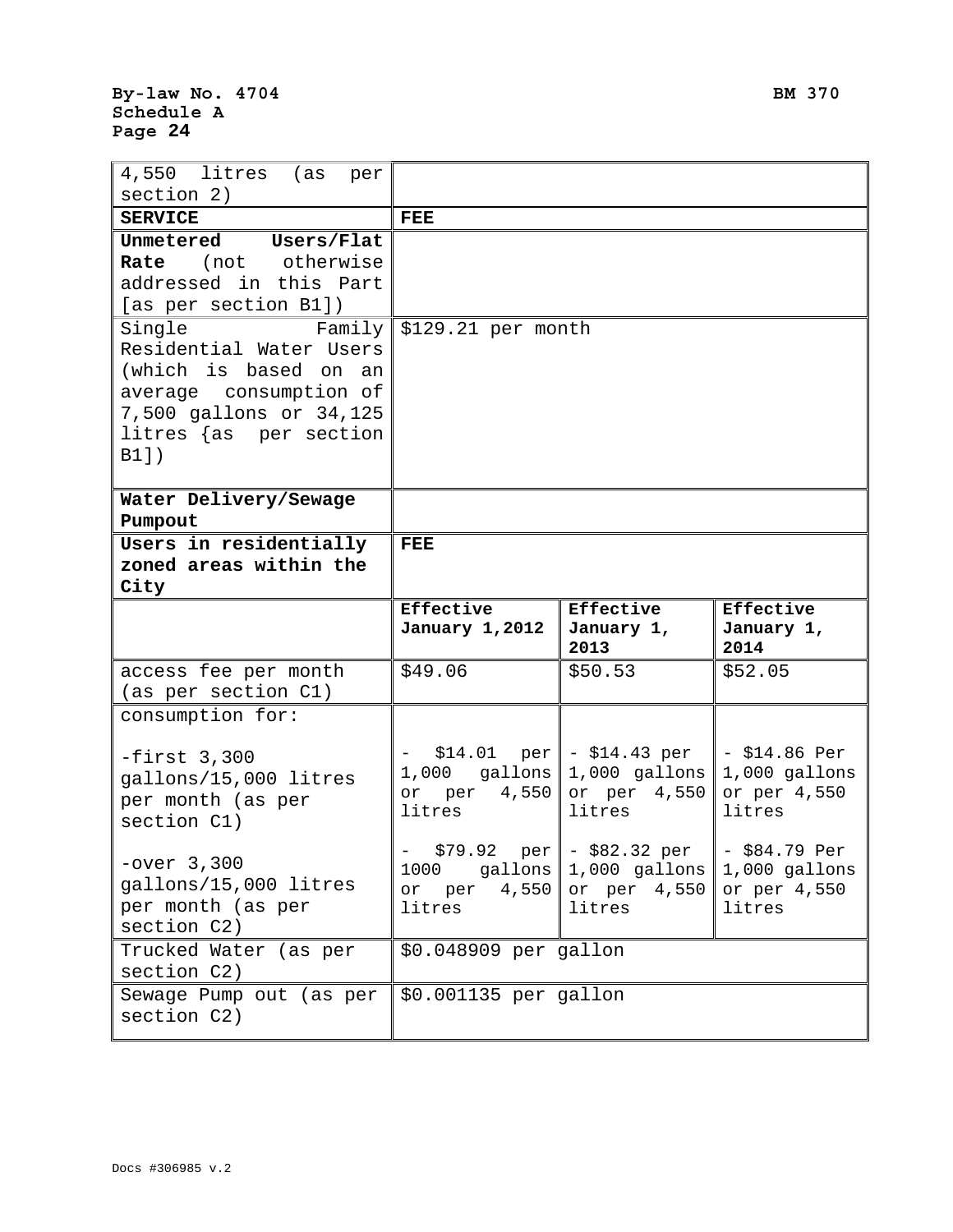| Users in industrially and<br>commercially zoned areas<br>within the City and<br>businesses in mixed use<br>zones as defined in the<br>Zoning By-law (including<br>all business and caretaker<br>security units [as per<br>section C3]) |  | <b>FEE</b>                                                                                                                                                              |  |                                                                          |  |                                                                                                                              |
|----------------------------------------------------------------------------------------------------------------------------------------------------------------------------------------------------------------------------------------|--|-------------------------------------------------------------------------------------------------------------------------------------------------------------------------|--|--------------------------------------------------------------------------|--|------------------------------------------------------------------------------------------------------------------------------|
|                                                                                                                                                                                                                                        |  | Effective<br><b>January 1,2012</b>                                                                                                                                      |  | Effective<br>January 1,<br>2013                                          |  | Effective<br>January 1,<br>2014                                                                                              |
| Access fee per month (as<br>per section C3)                                                                                                                                                                                            |  | \$140.07                                                                                                                                                                |  | \$144.27                                                                 |  | \$148.60                                                                                                                     |
| consumption for:<br>-first 3,300 gallons<br>$/15,000$ litres per<br>month<br>$-$ over $3,300$<br>gallons/15,000 litres<br>per month                                                                                                    |  | $-$ \$14.01 per - \$14.43 per<br>$1,000$ gallons 1,000 gallons<br>or per $4,550$<br>litres<br>- \$79.92 per∥- \$82.32 per<br>$1000$ gallons<br>or per $4,550$<br>litres |  | or per 4,550<br>litres<br>$1,000$ gallons<br>or per 4,550<br>litres      |  | $-$ \$14.86 Per<br>$1,000$ gallons<br>or per 4,550<br>litres<br>$-$ \$84.79 Per<br>$1,000$ gallons<br>or per 4,550<br>litres |
| Bulk Sales (as per<br>section E)                                                                                                                                                                                                       |  | \$18.15 per<br>1,000<br>gallons/4,550<br>litres or<br>portion<br>thereof                                                                                                |  | \$18.69 per<br>1,000<br>gallons/4,550<br>litres or<br>portion<br>thereof |  | \$19.25per<br>1,000<br>gallons/4,550<br>litres or<br>portion<br>thereof                                                      |

| <b>SERVICE</b>                   | FEE                                  |
|----------------------------------|--------------------------------------|
| Water Meter Fee (as per          | \$119.00                             |
| section H)                       |                                      |
| Connect or Disconnect Permit     | \$36.00                              |
| (as per section I)               |                                      |
| Utility Account Registration     | \$30.00 per account                  |
| Fee                              |                                      |
| Infrastructure Replacement       | \$10.00 per ERU per month            |
| Levy (as per section K)          |                                      |
|                                  |                                      |
| Capital cost to connect<br>to    | Pro-rata share of capital cost of    |
| public piped services (as<br>per | establishing public piped service    |
| section L)                       | calculated on basis of total cost of |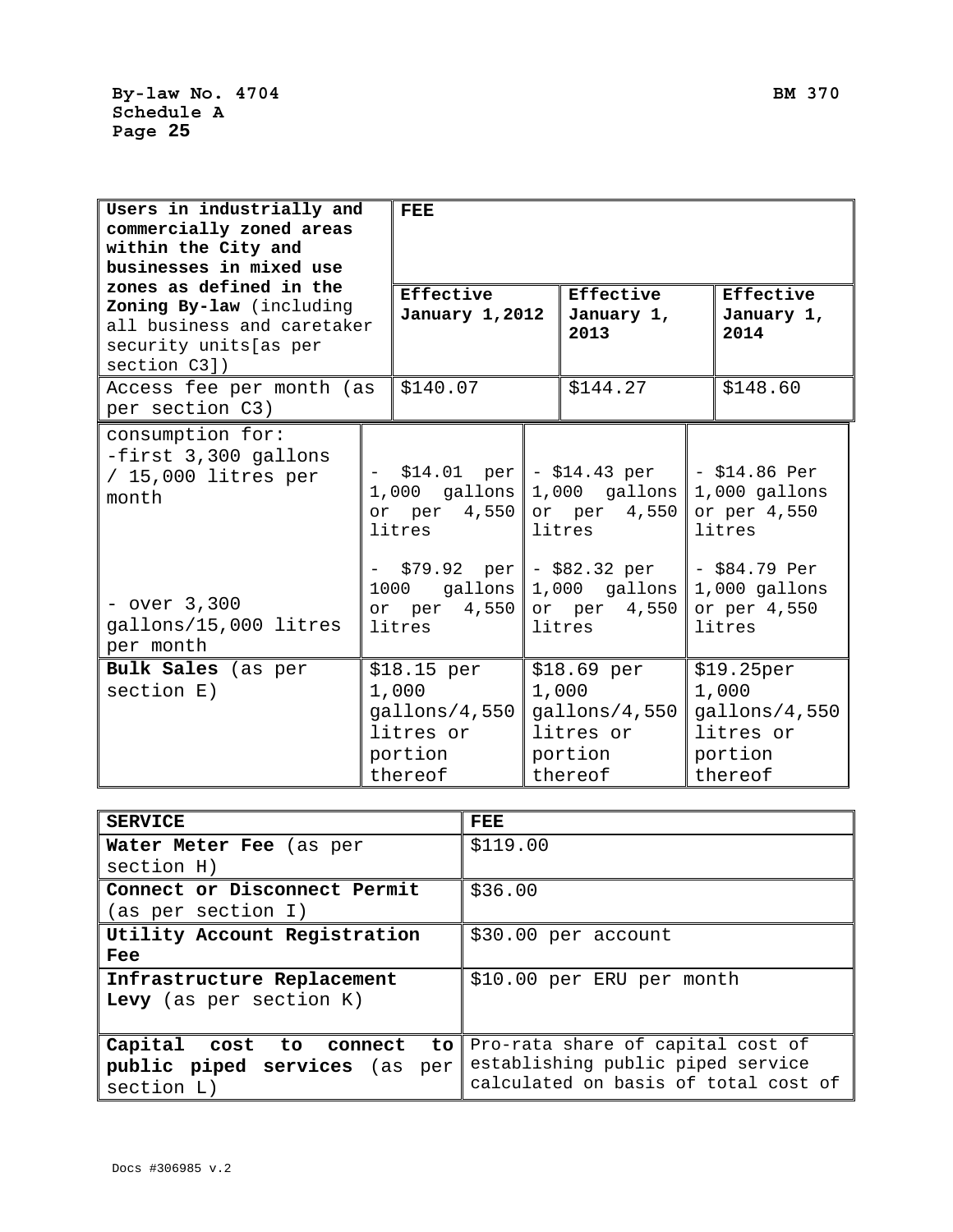| the project divided by the total    |
|-------------------------------------|
| square meters of the affected       |
| properties multiplied by the square |
| meters of each individual lot       |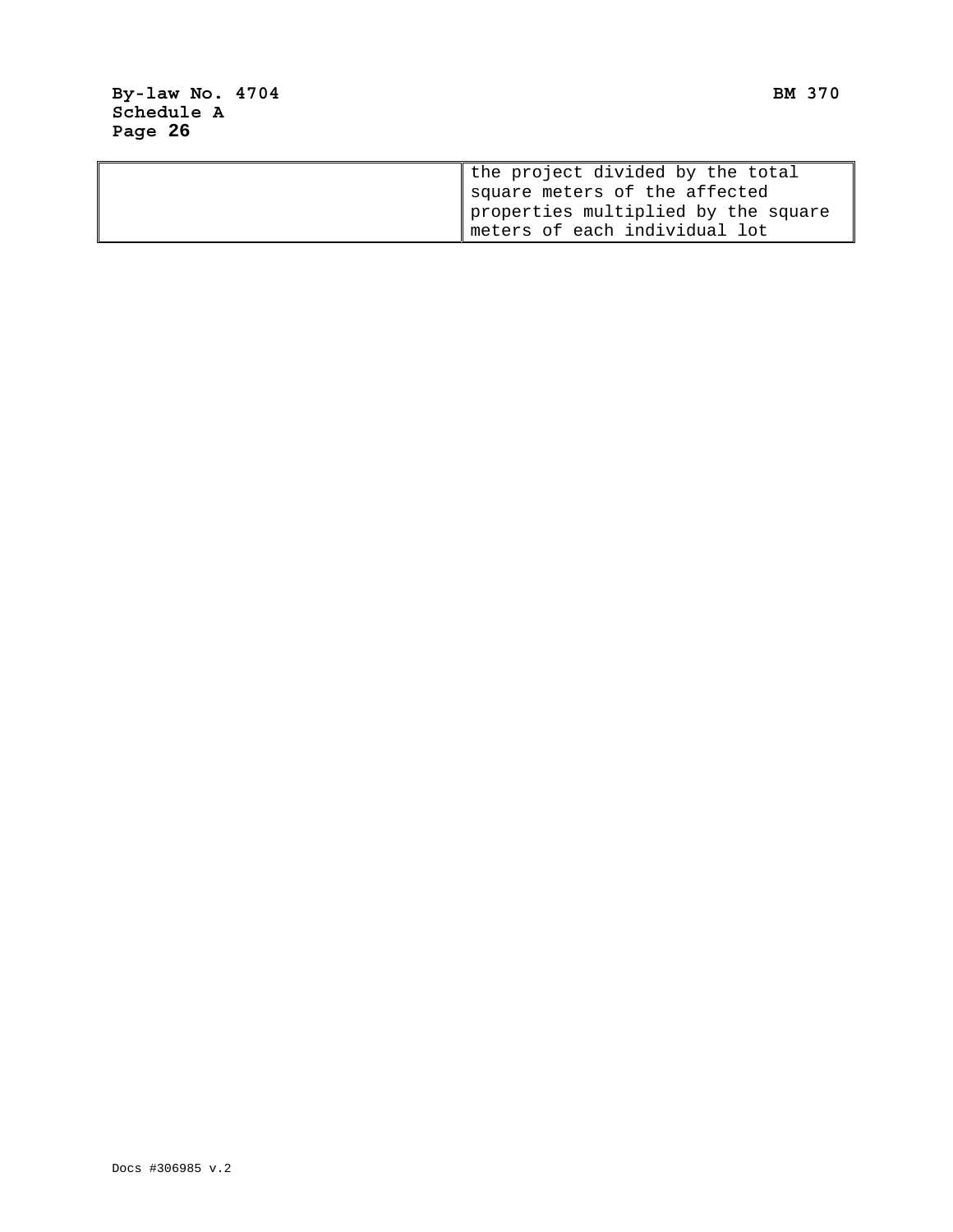> **PART 17** – Tipping and Solid Waste Related Fees (Solid Waste Management By-law No. 4376)

| PROGRAM OR SERVICE (Tipping Fees)         | FEE                   |
|-------------------------------------------|-----------------------|
| COMMERCIAL RATES (for Commercial Vehicles |                       |
| Disposing of Solid Waste)                 |                       |
| Commercial Waste                          | \$90.75 per tonne     |
| Commercial Waste from outside of City     | \$100.00 per tonne    |
| boundaries (with prior approval of Senior | $( $20$ minimum) +    |
| Administrative Officer)                   | \$130/hr equipment    |
|                                           | charge with a minimum |
|                                           | 1 hr if required      |
| Mixed Loads                               | Charged at the higher |
|                                           | rate                  |
| Light Waste Loads                         | \$8.00 minimum charge |
| Unsorted Recyclables                      | \$65.00 per tonne     |
| Sorted Recyclables                        | \$30.00 per tonne     |
| Special Waste*                            |                       |
| Construction Waste                        | \$66.00 per tonne     |
| Contaminated Soils - Hydrocarbons         | \$82.50 per tonne     |
| Contaminated Water                        | \$550.00 per tonne    |
| Cooking Grease                            | \$30.00 per tonne     |
| Animal Carcasses:                         |                       |
| $-s$ mall                                 | \$10.00 each          |
| -large                                    | \$20.00 each          |
| Asbestos                                  | \$150.00 per tonne    |
|                                           | ( \$50.00 minimum)    |
|                                           | +\$130/hr equipment   |
|                                           | charge, one hour      |
|                                           | minimum charge        |
| Other non-specified special waste         | \$100.00 per tonne    |
|                                           | ( \$50.00 minimum)    |
|                                           | +\$130/hr equipment   |
|                                           | charge - one hour     |
|                                           | minimum charge if     |
|                                           | equipment required    |
| Scrap Steel                               | \$75.00 per tonne     |
| Vehicles (that are being disposed of)     | \$150.00 per vehicle  |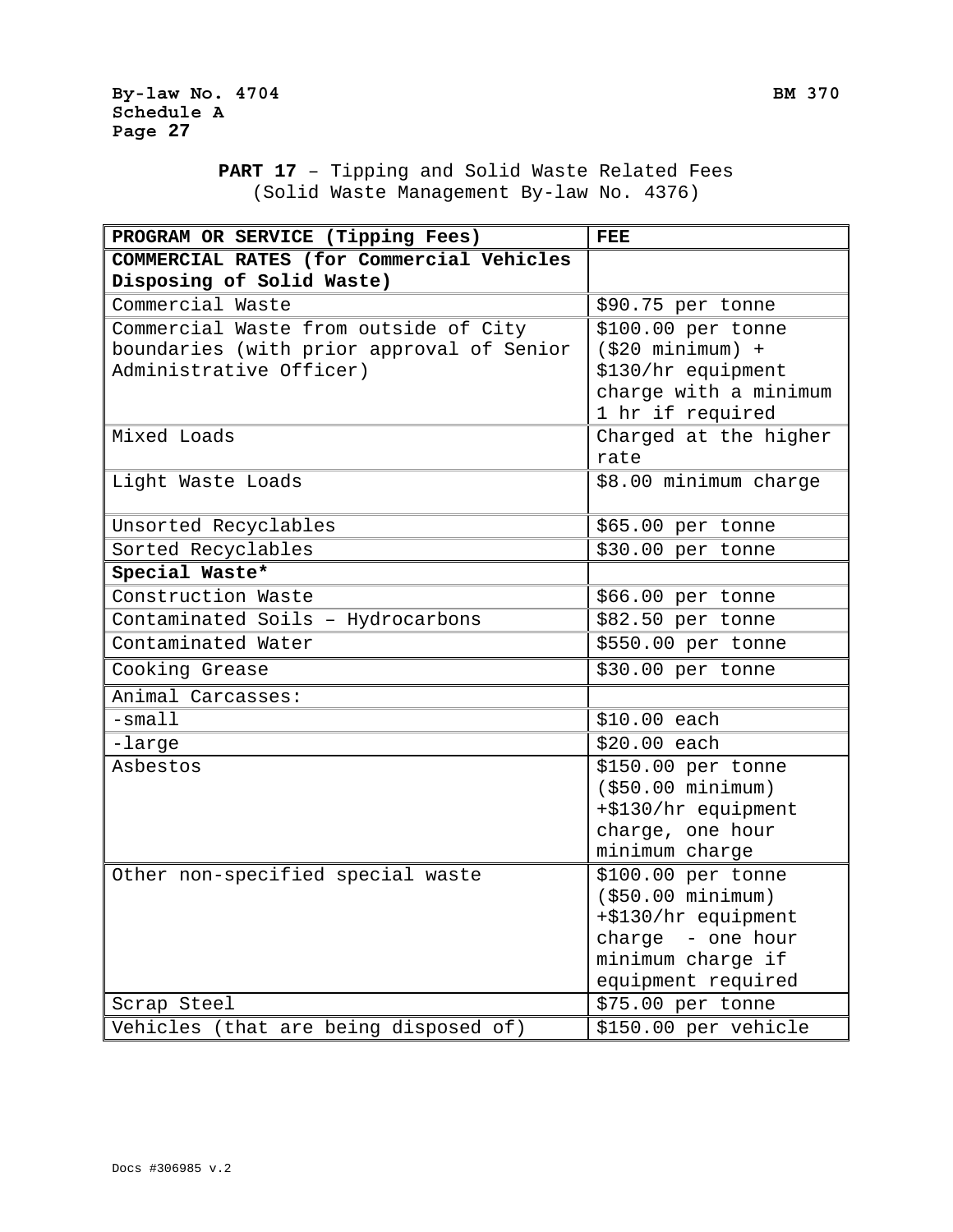| PROGRAM OR SERVICE (Tipping Fees)                                                                                                                                                                                                                                  | <b>FEE</b>                                       |  |
|--------------------------------------------------------------------------------------------------------------------------------------------------------------------------------------------------------------------------------------------------------------------|--------------------------------------------------|--|
| Oversized Load                                                                                                                                                                                                                                                     | \$15.00 per cubic                                |  |
|                                                                                                                                                                                                                                                                    | metre                                            |  |
| White Goods (appliances)                                                                                                                                                                                                                                           |                                                  |  |
| Refrigerator                                                                                                                                                                                                                                                       | \$50.00 each                                     |  |
| Other                                                                                                                                                                                                                                                              | \$30.00 each                                     |  |
| Oil Tanks (up to 250 gallon) - Larger<br>tanks will be accepted once the                                                                                                                                                                                           | \$150.00                                         |  |
| commercial establishment has cleaned and<br>cut up the tank as per the environmental<br>quidelines                                                                                                                                                                 |                                                  |  |
| Good clean Scrap Wood (no                                                                                                                                                                                                                                          | \$20.00 per tonne                                |  |
| fastenings/glues) not mixed with any other                                                                                                                                                                                                                         |                                                  |  |
| construction debris and/or garbage                                                                                                                                                                                                                                 |                                                  |  |
| Non-contaminated Soil                                                                                                                                                                                                                                              | No charge                                        |  |
| Wet Filled Lead Acid Batteries                                                                                                                                                                                                                                     | \$6.00 per battery up                            |  |
| up to 3 batteries per month                                                                                                                                                                                                                                        | to 3 batteries per<br>month                      |  |
| Tires (without rims)                                                                                                                                                                                                                                               |                                                  |  |
| -less than 20" in diameter                                                                                                                                                                                                                                         | $$10.00$ per tire                                |  |
| -greater than 20" up to 48"                                                                                                                                                                                                                                        | \$15.00 per tire                                 |  |
| Tree Branches, stumps, Roots and Logs                                                                                                                                                                                                                              | \$80.00 per tonne<br>(minimum charge<br>\$40.00) |  |
| *The fees and charges for special waste shall be charged on a<br>Cost of Service basis rather than those set out in Part 17 in<br>instances where the level of contamination or the state of the<br>waste is determined by the Senior Administrative Officer to be |                                                  |  |

| SOLID WASTE CONTRACTOR RATES (apply to    |                                |
|-------------------------------------------|--------------------------------|
| the solid waste contractor when           |                                |
| delivering waste to a solid waste site    |                                |
| that has originated from multi-family     |                                |
| unit and commercial premises in the City) |                                |
| Multi-family Unit Premise or Commercial   | $\frac{1590.75}{20}$ per tonne |
| Premise Waste                             |                                |
| Sorted Recyclables                        | \$30.00 per tonne              |

**exceptional.**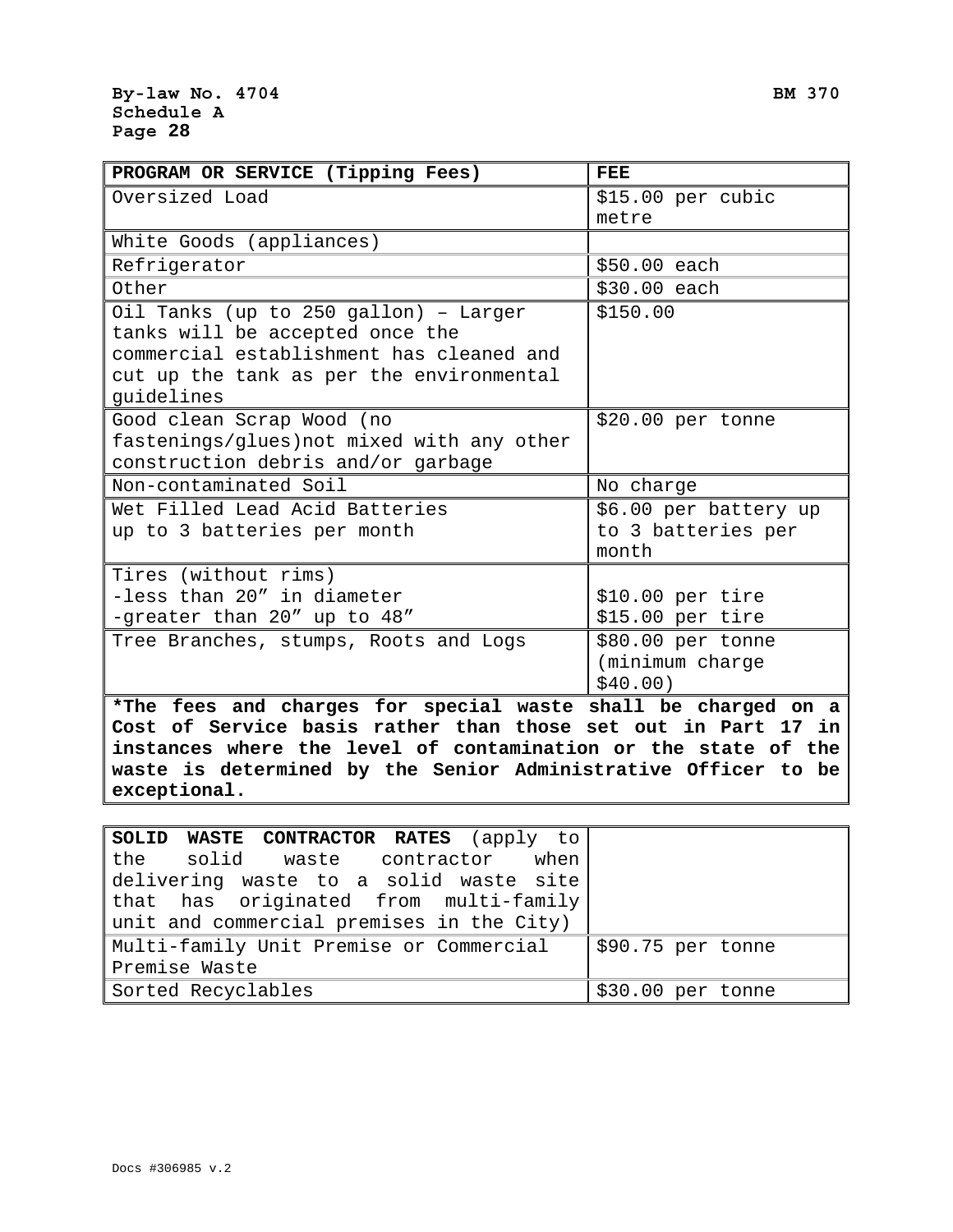r.

| RESIDENTIAL WASTE(TIPPING FEES)                                                                                                | FEE                |
|--------------------------------------------------------------------------------------------------------------------------------|--------------------|
| (Residential vehicles disposing of residential waste,<br>not collected for compensation)                                       |                    |
| Vehicle Charge for the disposal of                                                                                             | \$8.00 per vehicle |
| residential waste and other special waste                                                                                      |                    |
| such as yard waste, animal carcasses,                                                                                          |                    |
| computers and monitors, construction waste,                                                                                    |                    |
| good clean scrap wood, & tree branches/roots                                                                                   |                    |
| Unsecured Load                                                                                                                 | \$50.00 additional |
|                                                                                                                                | charge             |
| Special Waste*                                                                                                                 |                    |
| Tires (without rims)                                                                                                           |                    |
| - less than 20" in diameter                                                                                                    | $$10.00$ per tire  |
| - from 20-48" in diameter                                                                                                      | \$15.00 per tire   |
| Wet filled Lead Acid Batteries                                                                                                 |                    |
| (up to 3 batteries per month)                                                                                                  | \$6.00 per battery |
| Oil tanks (up to 250 gallon)                                                                                                   |                    |
| **larger tanks will be accepted once                                                                                           | they<br>\$150.00   |
| been<br>cleaned<br>and<br>have<br>cut<br>as                                                                                    | per                |
| environmental guidelines                                                                                                       |                    |
| White Goods (appliances)                                                                                                       |                    |
| -refrigerators<br>-other                                                                                                       | \$50.00<br>\$30.00 |
|                                                                                                                                |                    |
| Vehicles (that are being disposed of)                                                                                          | \$150.00           |
| *The fees and charges for special waste shall be charged on a<br>Cost of Service basis rather than those set out in Part 17 in |                    |
| instances where the level of contamination or the state of the                                                                 |                    |
| waste is determined by the Senior Administrative Officer to be                                                                 |                    |
| exceptional.                                                                                                                   |                    |
|                                                                                                                                |                    |
| Supplementary Tipping Rates                                                                                                    | Per Load           |
| (applicable during any period that the                                                                                         |                    |
| weigh scale is inoperable)                                                                                                     |                    |
| 15 yard construction bin                                                                                                       | \$75.00            |
| 30 yard construction bin                                                                                                       | \$150.00           |
| Single Axle Towing Trailer                                                                                                     | \$40.00            |
| Tandem Axle Towing Trailer                                                                                                     | \$60.00            |
| Cube Van                                                                                                                       | \$60.00            |
| 1 Ton Truck                                                                                                                    | \$60.00            |
| 2 Ton Truck                                                                                                                    | \$100.00           |
| 3 Ton Truck                                                                                                                    | \$150.00           |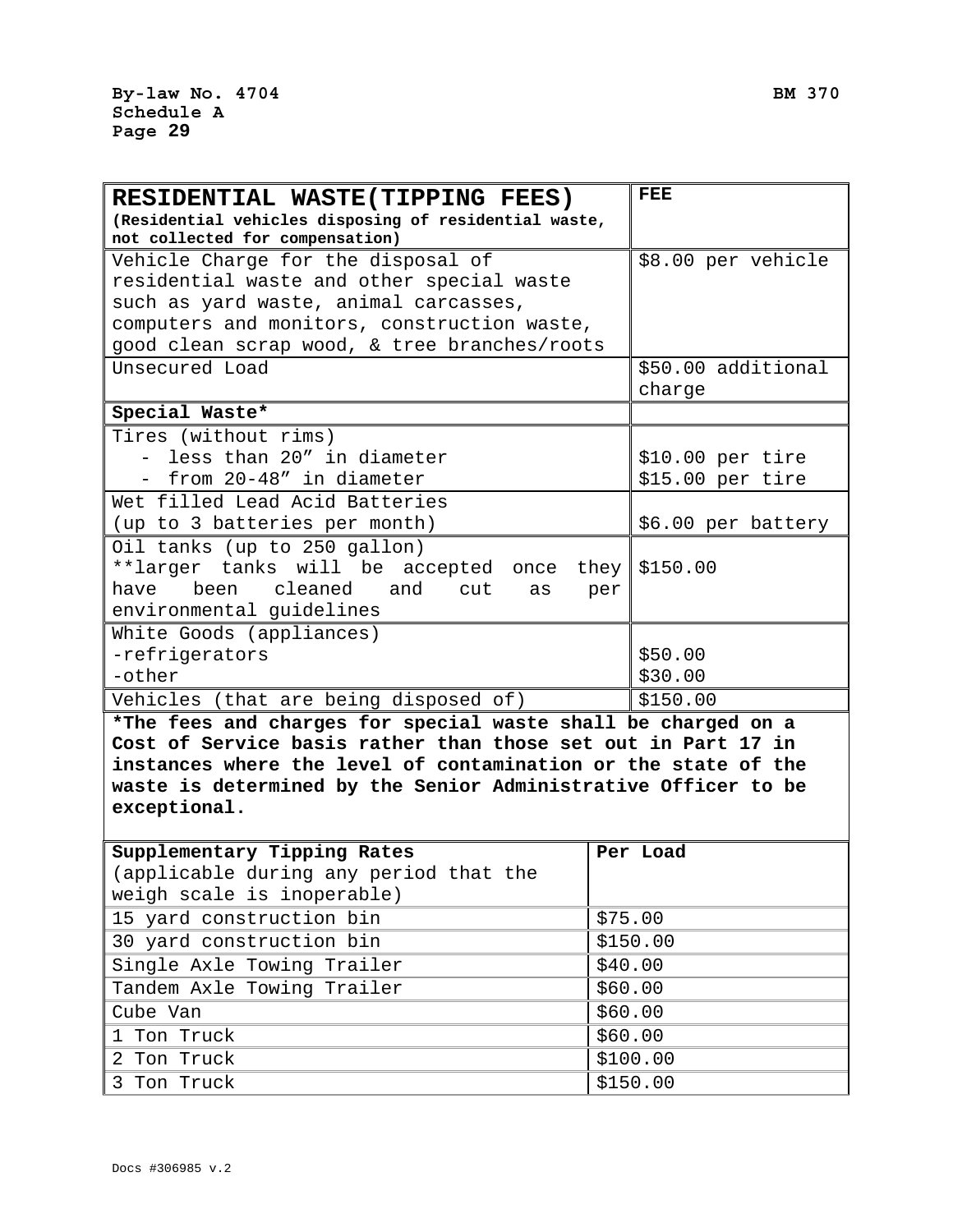| 5 Ton Truck       | \$250.00 |
|-------------------|----------|
| Tandem Dump Truck | \$350.00 |
| End Dump Truck    | \$400.00 |

| Tag Fee, Garbage Receptacle Limit & Solid |                                  |
|-------------------------------------------|----------------------------------|
| Waste Levy                                |                                  |
| Tag                                       | $$1.00$ each                     |
| Garbage Receptacle Limit                  | two $(2)$ - 77 litre             |
|                                           | garbage receptacles              |
|                                           | or two $(2)$ - 77 litre          |
|                                           | garbage bags per week            |
| Single Family Unit Solid Waste Levy       |                                  |
| January 1, 2012 - December 31, 2012       | \$14.50 per month per<br>premise |
| January 1, 2013 - December 31, 2013       | \$16.50 per month per<br>premise |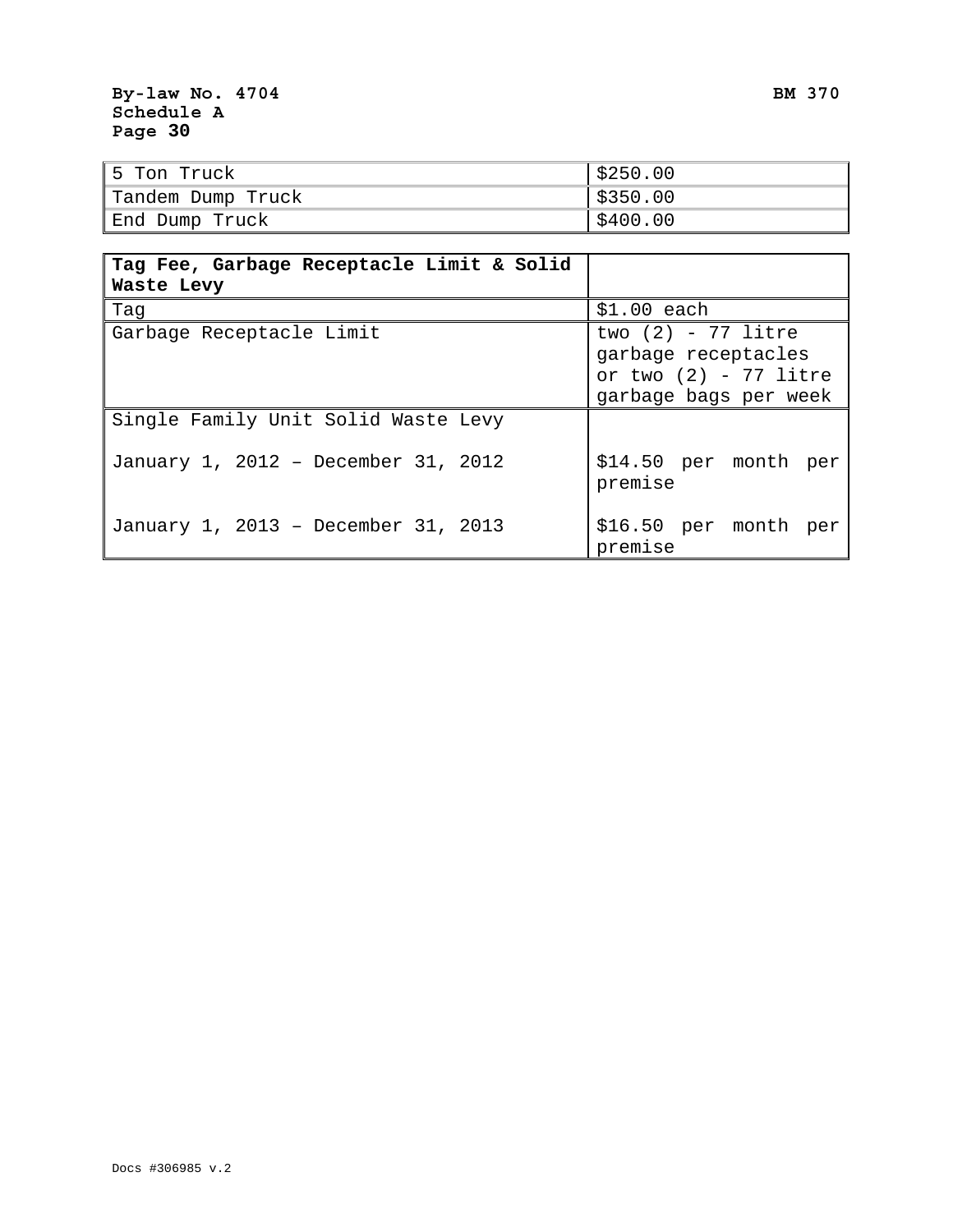# **PART 18** – Development Permit Fees (Zoning By-law No. 4404)

| <b>APPLICATION/SERVICE</b>                                                                                                                                                                                                                            | <b>FEE</b>                                                                                                                                                                                                                                                 |  |
|-------------------------------------------------------------------------------------------------------------------------------------------------------------------------------------------------------------------------------------------------------|------------------------------------------------------------------------------------------------------------------------------------------------------------------------------------------------------------------------------------------------------------|--|
|                                                                                                                                                                                                                                                       |                                                                                                                                                                                                                                                            |  |
| (For this Part, where the development involves more than one type of<br>development, the fee shall be the sum of all applicable fees. Where<br>development proceeds without a permit being first obtained, the appropriate<br>fees shall be doubled.) |                                                                                                                                                                                                                                                            |  |
| Single Family Dwelling                                                                                                                                                                                                                                | \$175.00 per application                                                                                                                                                                                                                                   |  |
| Duplex or Semi Detached                                                                                                                                                                                                                               | \$300.00 per application                                                                                                                                                                                                                                   |  |
| Multi-Family Dwelling                                                                                                                                                                                                                                 | \$250.00 per application + \$30 per unit                                                                                                                                                                                                                   |  |
| Commercial or Industrial<br>Use                                                                                                                                                                                                                       | \$500.00 per application + $$0.55/m2$ of<br>gross floor area                                                                                                                                                                                               |  |
| Home Occupation/Home<br>Based Business                                                                                                                                                                                                                | \$50.00 per application                                                                                                                                                                                                                                    |  |
| Sign                                                                                                                                                                                                                                                  | \$75.00 per application                                                                                                                                                                                                                                    |  |
| Residential Addition to<br>detached dwelling                                                                                                                                                                                                          | \$100.00 per application                                                                                                                                                                                                                                   |  |
| Residential decks, fences<br>and accessory structures                                                                                                                                                                                                 | \$75.00 per application                                                                                                                                                                                                                                    |  |
| Request for Conditionally<br>Permitted Use                                                                                                                                                                                                            | \$250.00 per application                                                                                                                                                                                                                                   |  |
| Request for Change of Use                                                                                                                                                                                                                             | \$100.00 per application                                                                                                                                                                                                                                   |  |
| Variance Request                                                                                                                                                                                                                                      | \$50.00 for a variance less than<br>$\overline{\phantom{0}}$<br>or equal to 10%<br>\$200.00 for variance greater than 10%<br>and less than 25%<br>\$300.00 for variance greater than 25%<br>(50% of variance request fee refundable if<br>variance denied) |  |
| Zoning and/or General<br>Plan Amendment                                                                                                                                                                                                               | Greater of \$1000.00 or \$1.00/ $m^2$ of area to<br>be amended up to a maximum of \$5,000.00                                                                                                                                                               |  |
| Request for Certificate<br>of Compliance or File<br>Information Letter                                                                                                                                                                                | \$50.00 per letter for a Single<br>family, Duplex or semi-detached<br>dwelling<br>- \$100.00 per letter for a Multi-<br>family, commercial or industrial use                                                                                               |  |
| Licence Agreement                                                                                                                                                                                                                                     | \$1,000.00 one time fee                                                                                                                                                                                                                                    |  |
| Test-drilling for soil in                                                                                                                                                                                                                             | \$500.00 (refundable in some circumstances                                                                                                                                                                                                                 |  |
|                                                                                                                                                                                                                                                       |                                                                                                                                                                                                                                                            |  |
| Bedrock                                                                                                                                                                                                                                               | as per policy)                                                                                                                                                                                                                                             |  |
| Conversion of Paper                                                                                                                                                                                                                                   | \$5.00 plus:                                                                                                                                                                                                                                               |  |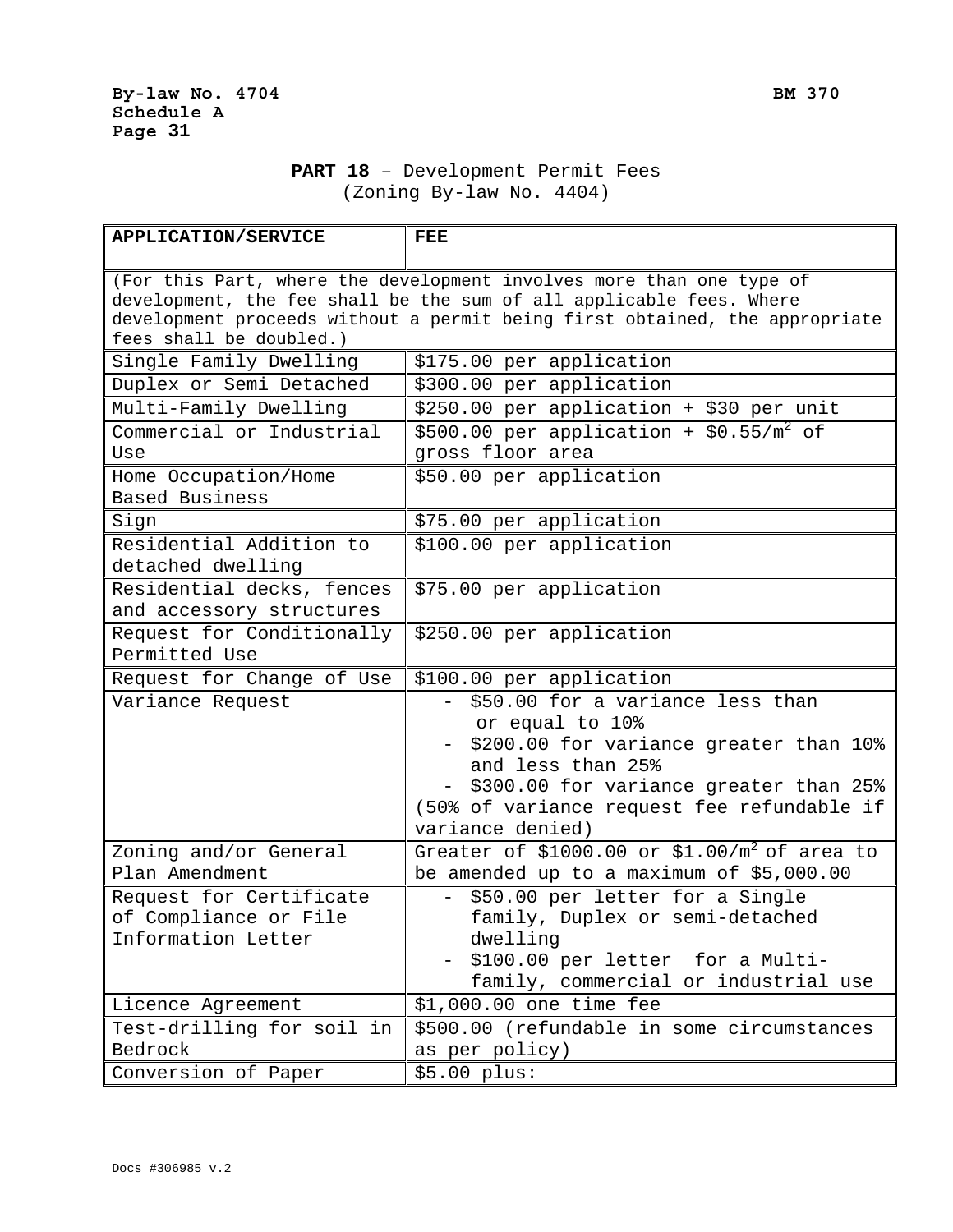| Submission to Electronic  | \$0.25 per 8.5" x 11" or 11" x 17"            |
|---------------------------|-----------------------------------------------|
| Form                      | sheet                                         |
|                           | $-$ \$2.50 per 18" x 24" sheet                |
|                           | $-$ \$5.00 per A1 sheet                       |
|                           | $-$ \$9.00 per A0 sheet                       |
| Information Retrieval and | $$50.00$ for up to 10 pages + \$1.00 per page |
| Photocopy/Scan            | for additional copies. If paper size          |
|                           | exceeds 11" x 17" the City may arrange for    |
|                           | third party services at the applicants        |
|                           | expense.                                      |